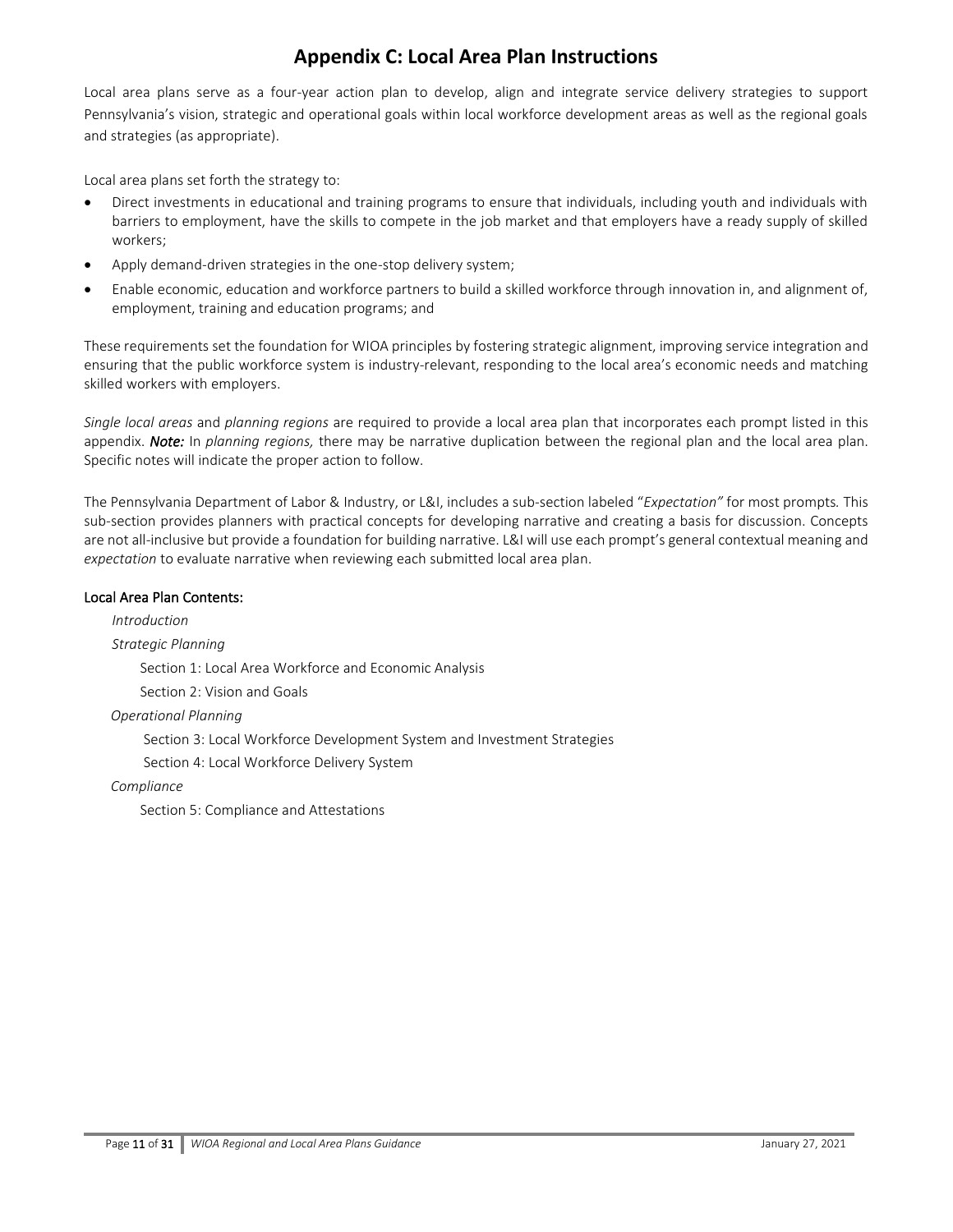## INTRODUCTION

Local areas have the option to summarize why and how the local area plan is created with hopes of expanding potential reader engagement. The introduction may include but is not limited to a summary of the strategic planning process, timeline and outcomes; or the purpose, design and how the local workforce development board, or LWDB, will use local area plan findings.

*Note:* Generic references to WIOA local area plan requirements already discussed thoroughly within the local area plan's designated sections are permitted.

## 1. STRATEGIC PLANNING: Local Area Workforce and Economic Analysis

Prompts in this section are designed to address aspects of the local area's labor force including composition and determination of skill gaps between the talent needed by employers in the region and the knowledge and skills held by workers and job seekers. One prompt addresses workforce development activity necessary to bridge the identified regional skill gaps.

Local boards may provide a comparative analysis describing similarities and differences between any of the regional plan narrative and what is (or may be) occurring in the local area.

*Note 1:* It is recommended that these plans include data samples, streamlined graphics and tables that support narrative provided instead of large volumes of data, tables and graphs. When documenting various data methodologies, drafters have the option to reference the data location in the plan narrative and move data samples, streamlined graphics and tables to *Attachment 4*: *Local Workforce Development System Supporting Data*.

*Note 2*: The local board must cite the source(s) that are used to collect all or part of the regional labor market data (e.g., Center for Workforce Information and Analysis, or CWIA).

#### 1.1. Identify the composition of the local area's population and labor force. *[20 CFR § 679.560(a)(3)]*

*Expectation:* Narrative must include a reference name for the region and the local area plan's effective date.Narrative must focus on characteristics about the region's population such as age distribution, educational attainment levels, individuals with barriers to employment (based upon WIOA Sec 3(24)) and employment status. This section must also focus on trends in each of these areas. Explain why some of these groups are harder or easier to serve. Data must be provided to support narrative as appropriate.

*Note*: When documenting various data methodologies, drafters may reference the location of graphics and/or tables as detailed in *Attachment 4: Local Workforce Development System Supporting Data* in prompt narrative.

#### 1.2. How are skills gaps defined in the local area? Provide a description of the skills that are required to meet the needs of employers in region and local area? *[20 CFR 679.560(a)(2)]*

*Expectation:* Narrative is not expected to be data-heavy and must focus more on policy, best practices and knowledge of workforce. Narrative must explain how the local area identifies skills gaps that exist between regional employers' needs and the existing local area workforce qualifications. Narrative must highlight specific local examples of these gaps such as a workforce with insufficient and outdated skills, a workforce with skills that exceed job demand, a lack of training programs for needed skills and other factors unique to your local area.

#### The local area may support the narrative by:

- Focusing on the specific talent (knowledge and skills) believed to be needed by employers in the local area region;
- Speaking to employability skills, as well as hard skills—consider the focus on serving individuals with a barrier (or multiple barriers) to employment; and
- Identifying the certifications, degrees or fields of study most in-demand in the local area.

#### 1.3. What are the challenges the local area face in aligning existing labor force skills and education and training activities with the needs of regional employers?

*Expectation:* Local area plans must incorporate strategies that reflect local leaders and boards considering how to optimize the available opportunities and minimize the structural weakness presented by the current workforce system environment for the betterment of regional employers and the labor force. Narrative must also include incumbent worker training and how the local workforce delivery system will work with regional employers to fill the entry-level positions created by upskilling incumbent workers.

#### The local area may support the narrative by: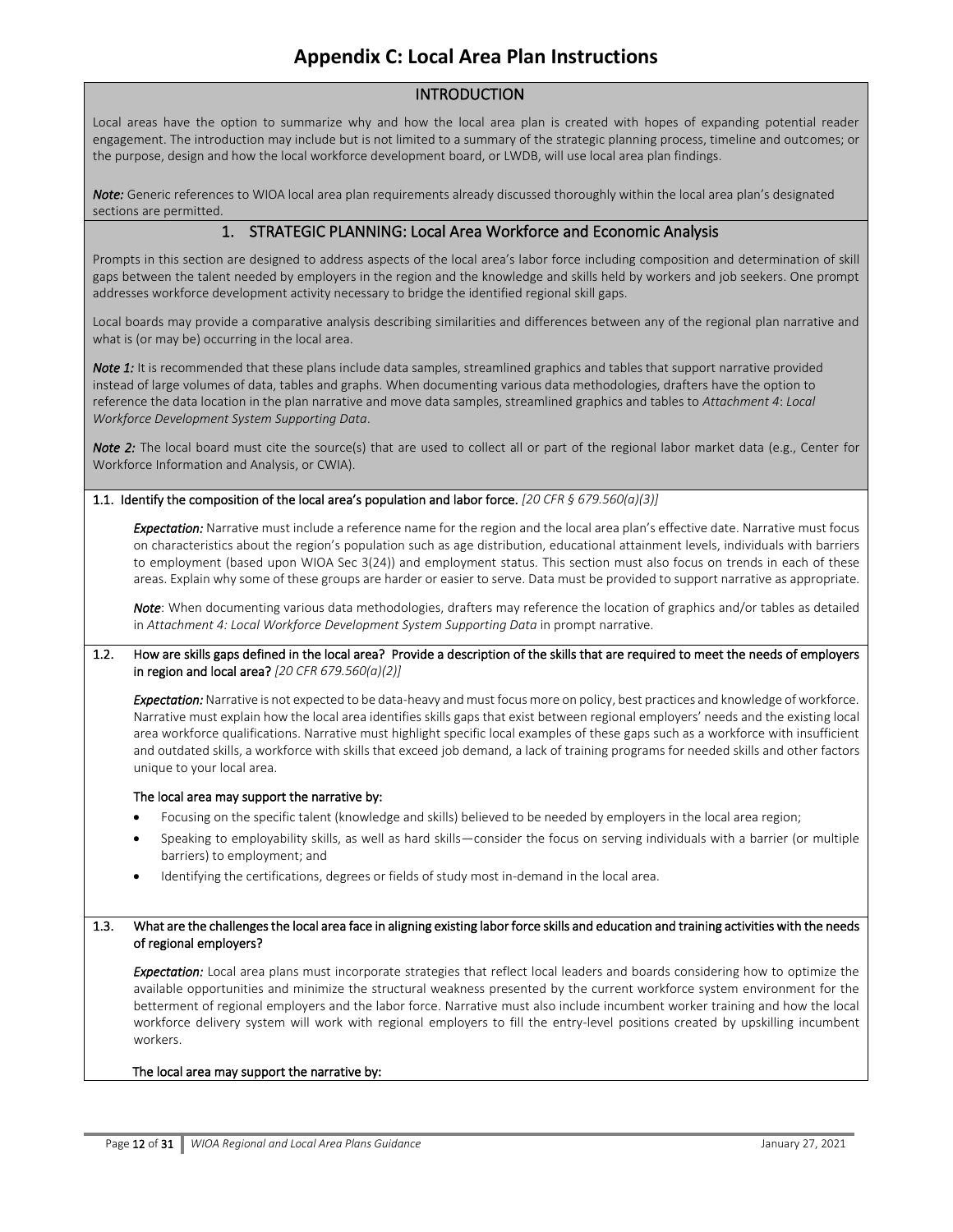- Including descriptions of when leaders, board members and stakeholders met and any subjects or resolutions that came to fruition; and
- Summarizing any number of reports commissioned to research and determine recommended actions that are of concern to local area and regional workforce system leaders and stakeholders. Examples include studies indicating strategies and tactics that will increase employers' ability to attract, hire and maintain regional and local area labor force participants in gainful employment, or evaluating best practices for serving individuals with barriers to employment.

*Note:* While it is important that the drafters understand the data and connect the labor force requirements with occupational demands, it is also important to connect with actual employers who will verify that need.

#### 1.4. Provide an analysis of local area workforce development activities, including education and training. *[679.560(a)(4)]*

*Expectation:* Narrative must present an analysis that includes the strengths and weaknesses of workforce development activities including education and training activities; the workforce system's capacity to provide activities necessary to address the workforce's education and skill needs, including individuals with barriers to employment and employers' needs; and how apprenticeship programs can be leveraged to address these needs when it comes to individuals with barriers to employment, individuals in underserved communities, diversity of individuals and employers' needs.

#### 1.5. Describe strategic planning elements including a regional analysis of economic conditions. *[20 CFR 679.560(a)(1)(i) and (ii)]*

*Expectation:* Narrative must describe and analyze regional labor market data to articulate the region's economic conditions and employers' employment needs.

#### Factors being considered include, but are not limited to:

- Identifying existing and emerging in-demand industry sector(s);
- Identifying existing and emerging in-demand industry sector(s) occupations;
- Providing data describing the location quotients (LQ) of the local area(s); and
- Describing employers' employment needs in existing and emerging in-demand industry sectors and occupations.

*Note: Planning Regions* may reference and summarize similar narrative originally provided in Appendix B: *Regional Plan Instructions*, prompt 1.3.

## 2. STRATEGIC PLANNING: Vision and Goals

Consider the local area analysis developed in Section 1, *Local Area Workforce and Economic Analysis,* the goals established by the governor as outlined in the state plan and the goals established regionally. Each local area plan will provide narrative to the prompts outlined in this section. Responses will identify the local area's strategic vision and goals created by chief elected officials, the local board and the local workforce system stakeholders.

*Note:* If a local board is part of a *[planning region](file:///P:/PROGRAMS/BWDA/Planning/Working%20Policies%20and%20Guidance/Workforce%20System%20Policies%20(Working)/Multi-Year%20Regional-Local%20Planning/17_0214%20Questions%20Only%20(For%20Reviewers)-Whitepm.docx%23PlanningRegion)*, responses will identify the local area's strategic vision and goals in support of the planning region.

#### 2.1. What are the local board's strategic vision and goals for preparing its workforce? *[WIOA Sec. 108(b)(1)(E); 20 CFR § 679.560(a)(5)]*

#### Factors being considered include, but are not limited to:

- Local board's strategic vision;
- Local areas associated with *Planning Regions* must also consider their respective regional plan goals and strategies, list appropriate goals and strategies to maintain alignment; and
- Identifying any additional local board goals and strategies.
- 2.2. What is the local board's strategy to work with the entities that carry out the core programs to align resources available to the local area, in order to achieve the strategic vision and goals for the local area? *[WIOA Sec. 108(b)(1)(F); 20 CFR § 679.560(a)(6)]*

*Expectation:* Considering the local board's responses to prompts at Section I, *Regional Workforce and Economic Analysis,* the narrative will describe the *strategy* developed by the local board to carry out the core [programs](file:///P:/PROGRAMS/BWDA/Planning/Working%20Policies%20and%20Guidance/Workforce%20System%20Policies%20(Working)/Multi-Year%20Regional-Local%20Planning/17_0214%20Questions%20Only%20(For%20Reviewers)-Whitepm.docx%23Requiredprograms) and the programs of [required](file:///P:/PROGRAMS/BWDA/Planning/Working%20Policies%20and%20Guidance/Workforce%20System%20Policies%20(Working)/Multi-Year%20Regional-Local%20Planning/17_0214%20Questions%20Only%20(For%20Reviewers)-Whitepm.docx%23Requiredprograms) and [additional](file:///P:/PROGRAMS/BWDA/Planning/Working%20Policies%20and%20Guidance/Workforce%20System%20Policies%20(Working)/Multi-Year%20Regional-Local%20Planning/17_0214%20Questions%20Only%20(For%20Reviewers)-Whitepm.docx%23Requiredprograms) partners. Narrative will address how this strategy assists in aligning all available resources to achieve the local area's strategic vision and goals.

#### 2.3. How will the local board's vision and goals align with, support and contribute to the governor's vision and goals for the state's workforce development system, as well as any of the goals and strategies articulated in the regional plan? *[WIOA Sec. 108(b)(2); 20 CFR § 679.560(b)(1)(ii)]*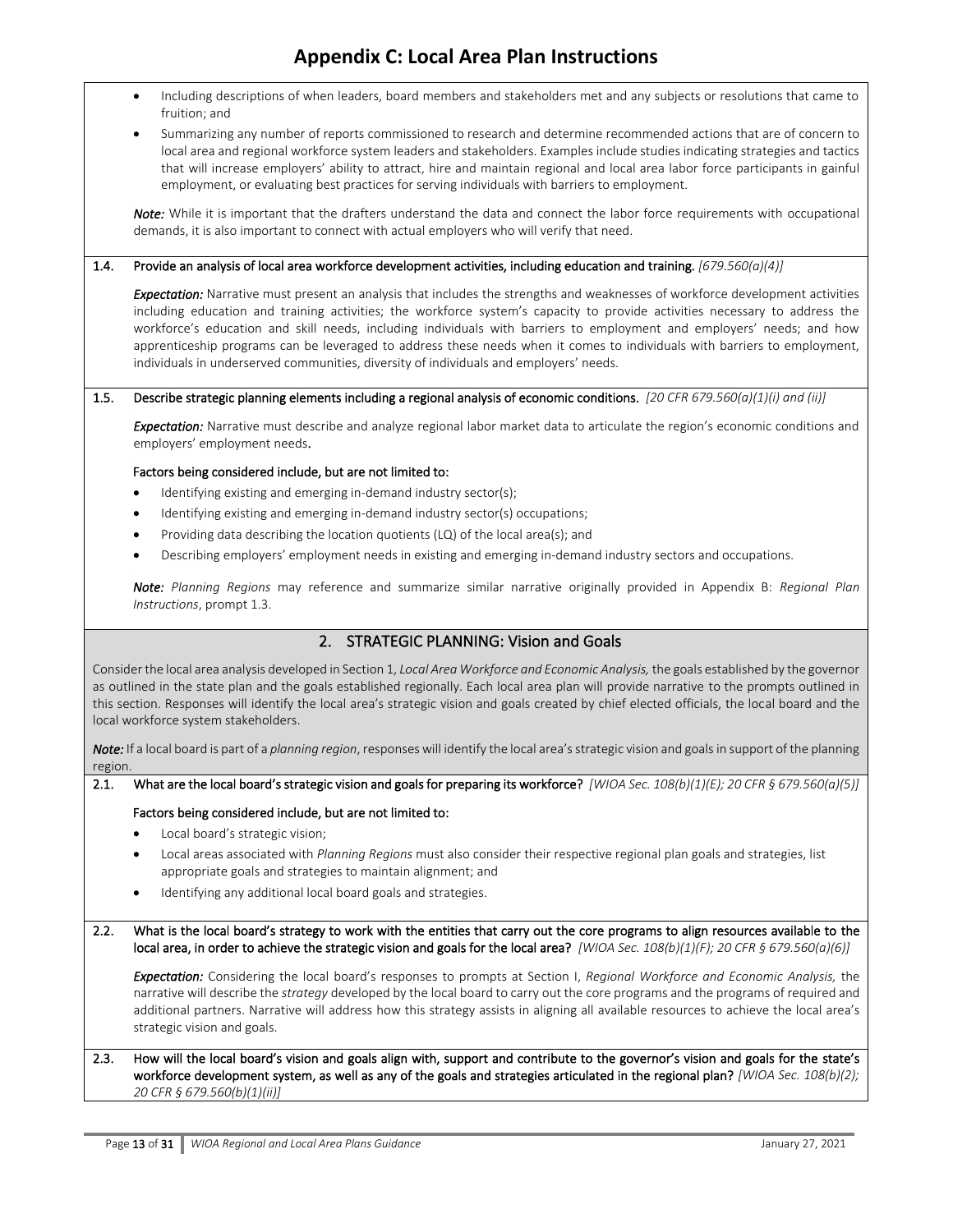*Expectation:* Narrative must indicate that the local board adopted the governor's vision and all goals as articulated in the WIOA Combined State Plan; it is expected that local board's goals and strategies are reasonably aligned with the WIOA Combined State Plan, as well as any appropriate regional plan goals and strategies *(wherever the local area is part of a planning region)*.

#### Factors being considered include, but are not limited to:

- How the local area will connect adults, dislocated workers and other targeted populations, especially youth and individuals with barriers to employment, to in-demand occupations;
- How the skill gaps (addressed in the narrative to prompt 1.2 above) will be eliminated or narrowed;
- How the local board will target services efficiently to educate and increase its workforce's knowledge and skill sets;
- How the local board will develop and implement a comprehensive Career Pathways plan (including both employment and education components, as well as adult education) throughout the local area;
- How the local area will coordinate with secondary and post-secondary institutions (including programs authorized by the Perkins V Act) to align strategies, enhance services and avoid duplication of services (including specific reference to adult education, community colleges and community education councils);
- How the system will improve access to services and to activities that lead to a recognized postsecondary credential;
- How the local area will expand upon work-based training goals and strategies such as transitional jobs and leveraging existing apprenticeship programs or working with employers in the local area to develop new programs;
- How will local area business service strategies be employed (i.e. Business Service Teams, or BST); and
- How the goals support economic growth and economic self-sufficiency for the local area.

2.4. What are the local levels of performance that have been negotiated with the governor and chief elected officials? *[WIOA 116(c); 20 CFR § 679.560(b)(16)]* 

How will the local board's goals relate to the achievement of these measures? *[WIOA Sec. 108(b)(17); 20 CFR § 679.560(b)(5)]*

*Expectation 1:* Local area plans must reference and include a completed WIOA Title I performance measures table found within the fillable template (i.e. Attachment 1: *Local Area WIOA Title I Programs Performance Accountability template).* This table incorporates the local levels of WIOA negotiated performance goals and the previous year attained performance measures.

*Expectation 2:* Narrative must describe how the local board's goals will assist in achieving the negotiated performance levels, and to what extent the local board's goals are impacted by such levels. Narrative must address how performance levels are used to measure local area performance.

### 3. OPERATIONAL PLANNING: Local Area Workforce System and Investment Strategies

The following responses will expand on the previous section's visions and goals including how the local board designs strategies to reach those goals.

*Note:* If a local board is part of a *[planning region](file:///P:/PROGRAMS/BWDA/Planning/Working%20Policies%20and%20Guidance/Workforce%20System%20Policies%20(Working)/Multi-Year%20Regional-Local%20Planning/17_0214%20Questions%20Only%20(For%20Reviewers)-Whitepm.docx%23PlanningRegion)*, responses will identify the local area's strategic vision and goals in support of the planning region.

#### 3.1. Provide a descriptive overview of the governance structure for the workforce system, including key stakeholders and entities in the local area.

*Expectation 1:* Narrative must include a description of how local elected officials, advocacy groups, LWDB, and other key stakeholders interact within the local workforce system. This description must include the respective roles and functional relationships of the following entities, as well as other entities, that compose the local workforce system.

#### Factors being considered include, but are not limited to Governance and Administrative functions:

- The local elected officials in the governance of the local workforce system (i.e., local board), as well as the day to day operations of the local workforce delivery system;
- The identity and role of the entity responsible for the disbursal of grant funds (i.e., fiscal agent entity) as determined by the chief elected official(s);
- The role of the LWDB as the governing body responsible for the governance, strategic planning, fiscal and oversight of the local workforce system;
- Include a listing of each committee of the board (executive committee, if applicable, and each standing committee (required and ad hoc)). Provide a brief description of the function of each committee;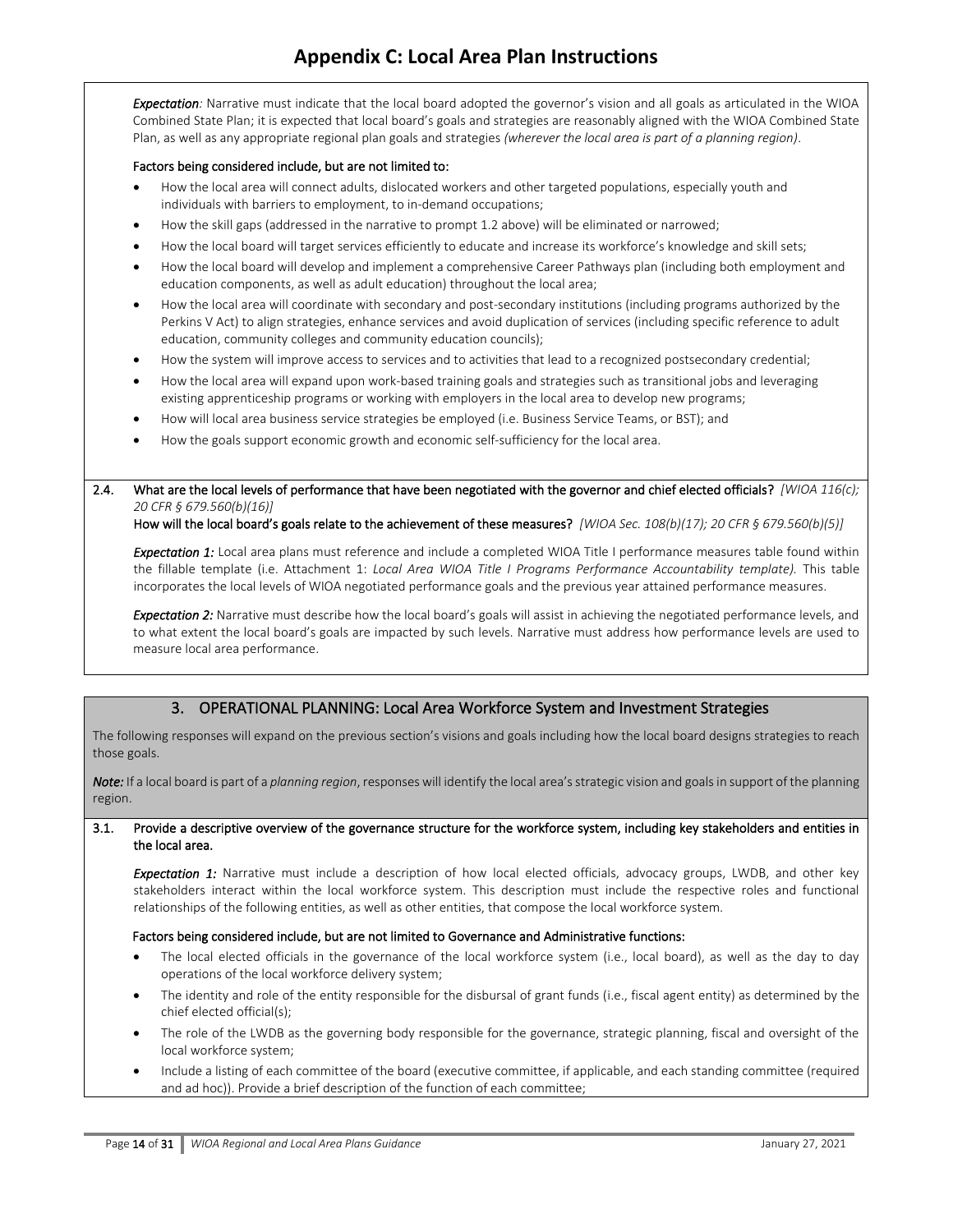- The identity and role of the entity responsible for providing staff to the local board (i.e., administrative entity); and
- The identity and role of the individual(s) responsible for ensuring equal employment opportunities and civil right protections.

*Expectation 2:* Each local board must reference and include a completed organizational chart depicting a clear separation of duties between the local board and programmatic and service delivery entities *(*i.e. Attachment 2: *Local Workforce Development System Organizational Chart model).* 

*Structure Exceptions Note:* Consistent with Workforce System Policy (WSP) No. 02-2015, *Local Governance Policy,* Dec. 18, 2015, Section VI.F., *Restrictions,* in cases where career and training services are provided by an interrelated agency (i.e., county agency, commission structure or corporation) that is also the employer of the LWDB staff and fiscal agent staff, the service and training provider staff must report to a supervisor that does not oversee local board or fiscal agent staff. L&I has determined that any one of the interrelated agencies listed above must have separate departments to ensure a clear separation between governance and the day-to-day operations, and that each department head must report to a different local elected official. This structure is only allowable through written approval by the department.

If the local area has an approved structural exemption, the chief elected official(s), in collaboration with the local board, must reference the approved structure exemption and address any structural issues in this section of the local area plan. The narrative must articulate that when career and training services are provided by an interrelated agency that is also the employer of the local board staff and fiscal agent staff, that separate departments, internal controls and appropriate supervision for each department is in place.

#### 3.2. What are the programs included in the local workforce delivery system and how will the local board work with the entities carrying out all workforce programs to support service alignment? *[20 CFR § 679.560(b)(1)]*

#### Factors being considered include, but are not limited to:

- Describe each local area workforce system's required and additional partner programs by referencing and including the completed program partner-provider list template (i.e. Attachment 3: *Local Workforce Development System Program Partner-Provider List).* This list identifies the programs, the program provider(s) and where in the local area the programs may be accessed;
- How will the local board collaborate with each required and additional partner in the PA CareerLink® service delivery system promoting service alignment; and
- How will alignment of such programs support the strategy identified in the state plan, the regional plan (if applicable) and the local area's strategies?

3.3. How will the local board work with the entities carrying out core programs to: *[20 CFR § 679.560(b)(2)]*

- ➢ Expand access to employment, training, education and supportive services for eligible individuals, particularly individuals with barriers to employment.
- ➢ Facilitate the development of Career Pathways and co-enrollment, as appropriate, in core programs (specify on-ramps from adult education).

#### Factors being considered include, but are not limited to:

- Describing the local board's methods of validating the eligibility of individuals, including the use of telephone verification and documentation inspection verification, especially in consideration of individuals with barriers to employment;
- Outlining the steps staff will take to verify eligibility prior to self-certification;
- Describing strategies and operational elements established to ensure that participant "co-enrollment" across relevant programs is practiced;
- Describing strategies and operational elements established to increase awareness and access to WIOA title II programs;
- Describing strategies and operational elements established to increase awareness and access to the WIOA title IV programs, and that operational compliance concerns are addressed (e.g. qualified Office of Vocational Rehabilitation, or OVR, counselors determine eligibility for services);
- Describing efforts to identify and improve access to activities leading to a recognized postsecondary credential; and
- Describing operational elements the local board has developed to address the systemic process created to develop and promote Career Pathways.

#### 3.4. What strategies will be implemented in the local area to improve business and employer engagement that: *[20 CFR § 679.560(b)(3)]*

#### $\triangleright$  Support a local area workforce development system that meets the needs of businesses in the local area;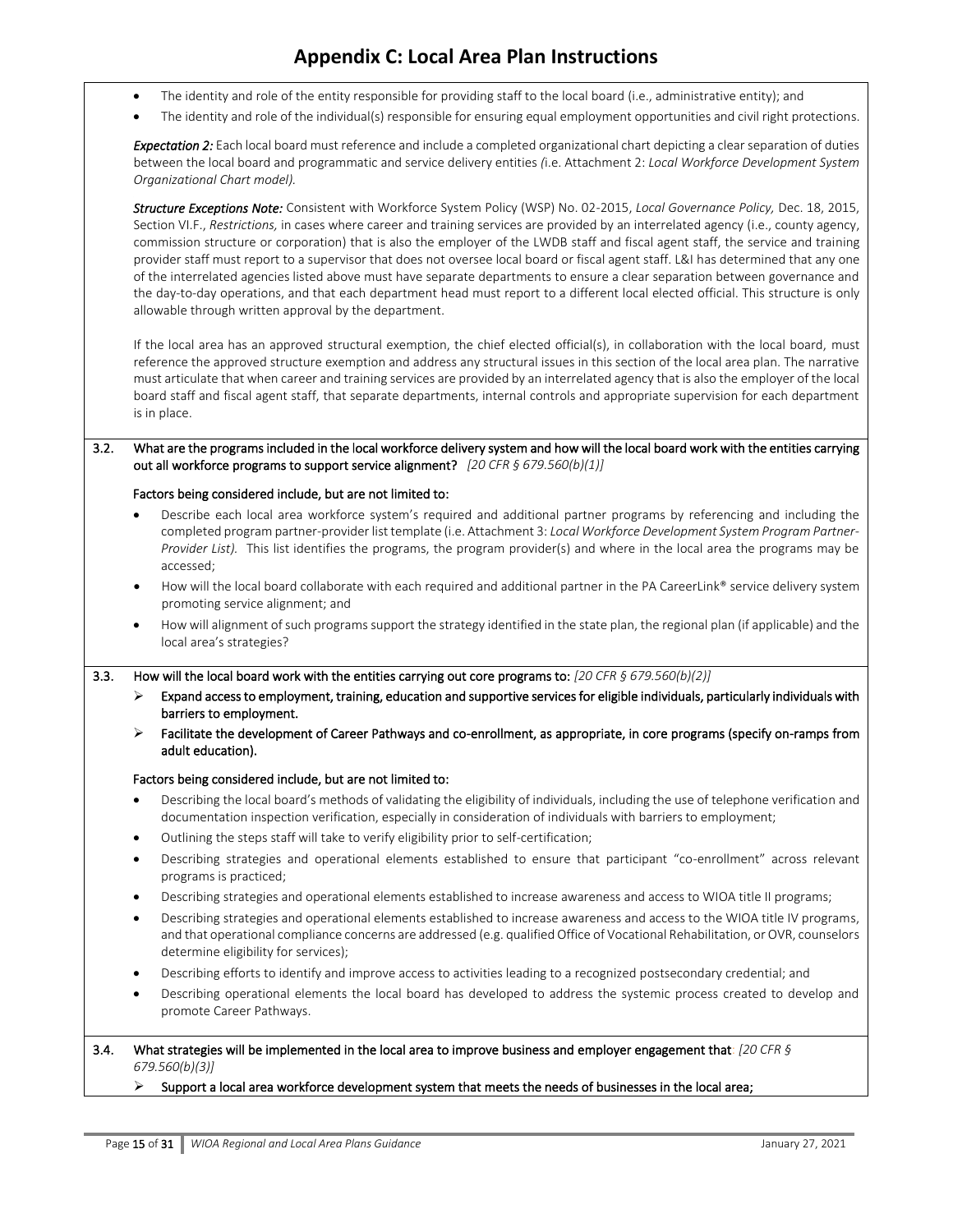- $\triangleright$  Manage activities or services that will be implemented to improve business engagement;
- $\triangleright$  Better coordinate regional workforce and economic development strategy, messaging, engagement and programs; and
- $\triangleright$  Strengthen linkages between the PA CareerLink® service delivery system and unemployment insurance (UI) programs.

#### Factors being considered include, but are not limited to:

- Describing the local board's strategies and key operational elements that frame the following initiatives:
	- work-based training opportunities, including but not limited to: incumbent worker training programs, on-the-job training, or OJT, programs, customized training programs and the use of apprenticeship models to support these programs;
	- o industry and sector strategies;
	- o career lattices and pathways initiatives (including how they are connected to adult education);
	- o expanding apprenticeship models to include development of pre-apprenticeship programs to serve as a feeder to existing registered apprenticeship programs or in concert with development of new registered apprenticeship programs;
	- o utilization of effective business intermediaries; and
	- o other business services and strategies designed to meet the needs of regional employers.
- Describing who facilitates employer engagement in workforce development programs, including small employers and employers operating within in-demand industry sectors and occupations;
- How will the local board engage employers within in-demand industries and ensure that the employment and training activities in the local area meet the needs of its employers;
- Describing entity(s) tasked with the management and administrative roles of the business engagement services function (which includes employer case management, tracking of services and data research and analysis) as well as tracking which entities are making employer visits and the collaboration that occurs during these visits;
- Describing the roles and responsibilities of local board staff hired and contracted entities primarily tasked with business engagement related activities and services;
- How will the local board continue to develop appropriate ways to measure and benchmark employer outcome results;
- How will the local board improve key economic development partner relationships;
- How are programs and services being adopted by businesses and employers;
- If the local area has Industry Partnerships, how will the partnership employers influence not only the industry partnership training, but also that of the entire area;
- How will the local board improve strategies and practices to increase business and employer engagement over current levels;
- How will the local board better coordinate regional workforce and economic development strategy;
- If the local area has the Engage! Program, how will Engage! further strengthen the relationship between workforce and economic development; and
- With the knowledge that Unemployment Compensation (UC) representatives are not available to be deployed in the PA CareerLink® sites and only UC courtesy phones and PC's are provided, describe the local board's strategies and operational elements it utilizes to support unemployment insurance programs and resources employed for the benefit of local area businesses and citizens:
	- o Describe how UC claimants are provided reemployment services, including a brief overview of how the local board manages the "Reemployment Services and Eligibility Assessment" (RESEA) program;
	- o Describe how the local board supports UC claimants, indicating they are complying with Pennsylvania's UC law "Register for Work and Work Search"; and
	- o Indicate how the local board identifies and refers to UC for adjudication, listing any potential UC eligibility issues identified during RESEA or any other UC claimant interaction.

*Note:* Narrative may contain other strategies the local board employs to expand employment and career advancement opportunities for workforce development system participants within in-demand industries or sectors. Narrative may also describe the local board's plan to leverage unemployment insurance resources including but not limited to: collaboration with UC regarding quarterly Employer UC Presentations, requesting UC assistance in promoting Employer UC Presentations as necessary and using UC as a resource for Employer contact when applicable.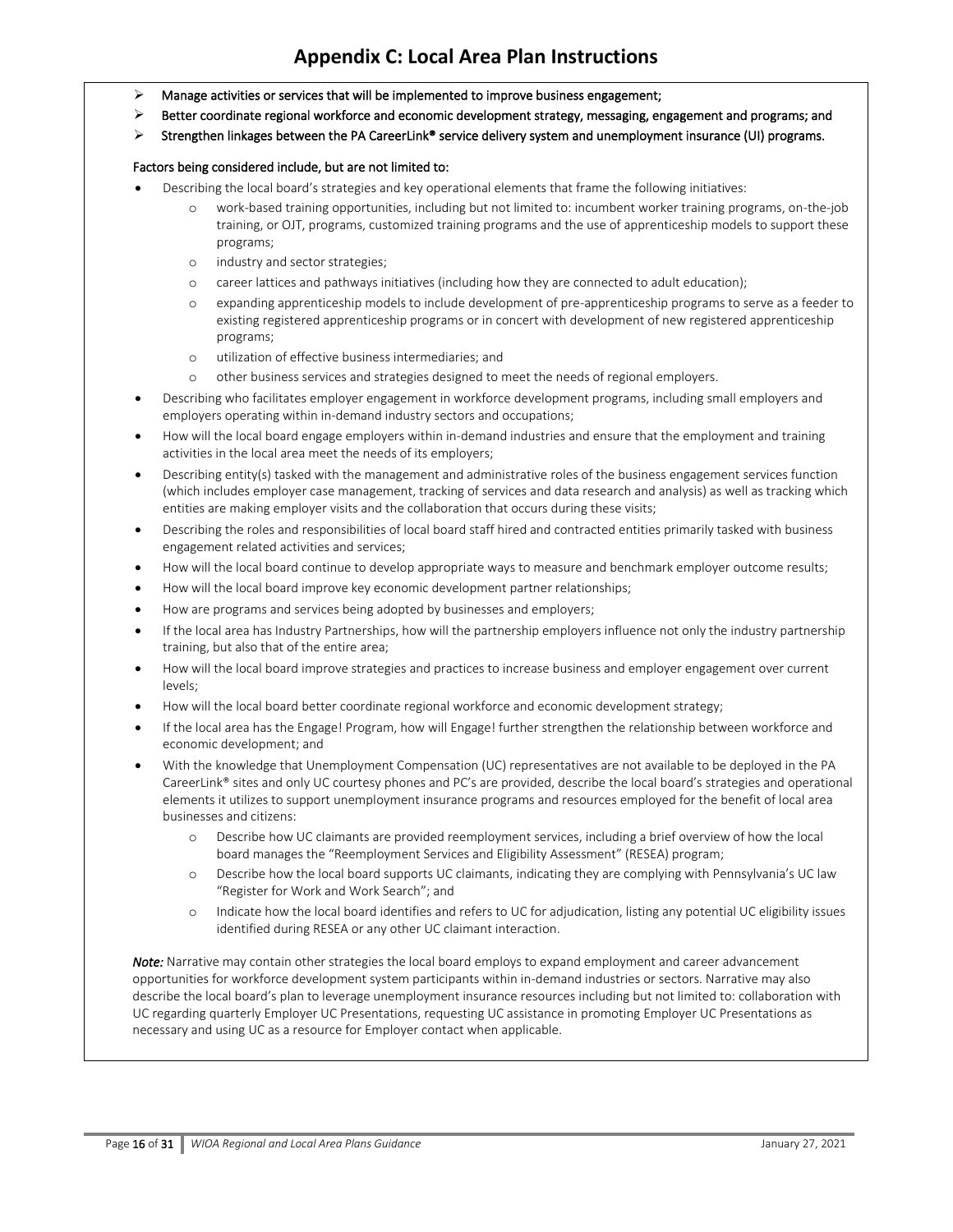#### 3.5. How will the local board coordinate local area workforce investment activities with regional economic development activities that are specific to a local area? How will the local board promote entrepreneurial skills training and microenterprise services? *[20 CFR § 679.560(b)(4)]*

#### Factors being considered include, but are not limited to:

- How will the local board strategically coordinate with regional economic development and employer partners in the local area to identify and fulfill industry needs;
- Describing regional and local area DCED supported activities (e.g. Small Business Development Centers, or SBDCs, which are PREP agencies) that collaborate with interested entities;
- Describing what resources the local board will use to promote entrepreneurial skills training and microenterprise services;
- How is the local board measuring employer outcome results; and
- How will the local board support and promote a training strategy that leads to self-employment? How might this strategy be used to help individuals or participants with barriers to employment (e.g., persons with disabilities and ex-offenders)?

*Note:* Alignment between the public workforce system and local economic development activities (e.g. Engage! or PREP) is critical in order to identify and fulfill industry talent needs by training customers for emerging and in-demand job skills. Furthermore, microenterprise development refers to training for the purposes of self-employment. This training strategy may be appropriate for individuals or participants with barriers to employment, including persons with disabilities. *WIOA Final Rules, Preamble pg. 56108, first column.*

### 4. OPERATIONAL PLANNING: Local Area Workforce Delivery System

Prompts in this section require greater detail and must focus on how the local board will execute the strategies in section 3. The responses in this section must be more explicit: expanding on the roles of all partners, including examples of specific employment and training activities, as well as specific employer engagement methods.

#### 4.1. Provide a descriptive overview of the local area workforce delivery system, including key stakeholders and entities in the local area.

*Expectation:* Narrative must include a description of how local elected officials, advocacy groups, the LWDB, required and additional partners and other key stakeholders interact within the local area workforce service delivery system. This description must include the respective roles and functional relationships of the following entities, as well as other entities, that compose the local workforce service delivery system.

#### *Factors being considered include, but are not limited to Programmatic functions:*

- The identity and key role(s) of the PA CareerLink® operator(s) in the local area. Include a summary of the competitive process used (or will be used) to procure such entity;
- The entity or entities identified to provide WIOA title I programs and activities in the local area. Include a summary of the competitive process used (or will be used) to award the subgrants and contracts;
- The entity or entities that provide WIOA title II, Adult Education and Literacy programs and activities in the local area;
- The entity or entities that provide WIOA title III, Wagner-Peyser programs and activities in the local area;
- The entity or entities that provide WIOA title IV, Vocational Rehabilitation programs and activities in the local area;
- The identity and role of the individual(s) responsible for ensuring equal employment opportunities and civil right protections;
- Advocacy groups in the local area; and
- Other key stakeholders that compose the local area workforce delivery system network.

4.2. Identify the one-stop partners (required and other) authorized to provide required and other programs within the local area. Describe briefly the role(s) of the one-stop partners (required and other). *[20 CFR § 679.560(b)(5)(iv)]*

**Expectation 1:** Narrative must list each of the one-stop partners, as well as describe their roles and the resource contributions to the local area workforce delivery system. Examples of resource contributions may include but are not limited to in-kind and programmatic contributions.

*Expectation 2:* Local boards are required to reference and include the completed program partner-provider list (i.e. Attachment 3*:*  Local Workforce Development System Program Partner-Provider List). This list identifies comprehensive and affiliate PA CareerLink<sup>®</sup> sites, specialized centers and the programs available at each.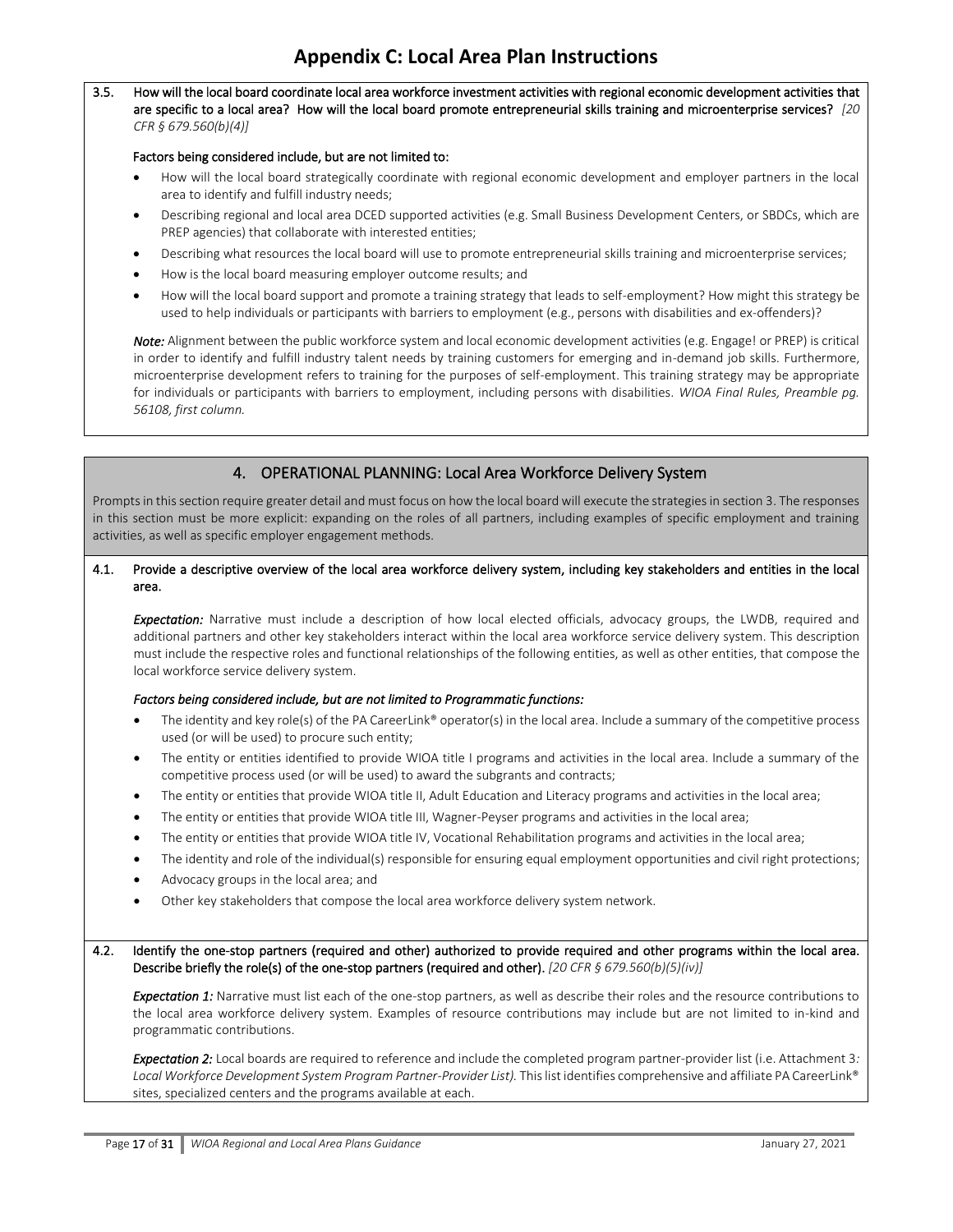## 4.3. How will the local board facilitate access to services provided through the one-stop service delivery system? *[20 CFR § 679.560(b)(5)(ii)] Expectation:* The narrative must explain how the local board plans to facilitate access to services provided through the one-stop service delivery system, with evidence of efforts to expand access regarding the provision of employment, training, education and supportive services for eligible individuals, particularly concerning individuals with barriers. Consideration must be given to ways that technology, transportation and information sharing help expedite service access to customers, especially to remote and rural areas, target populations and individuals with disabilities. Available training programs and outreach activities must be described regarding services that partner agencies provide, and how to access such services. The narrative must describe specifically how the local board facilitates service access with a consideration of the following: Plans to leverage resources and expand capacity within the local area workforce delivery system; • Facilitates access to services provided through the one-stop delivery system (including facilitating access in remote areas); • Describes efforts to provide quality services to remote and rural areas using technology and other means; • In conjunction with a WIOA participant's interaction with the one stop delivery system, and program case managers in particular, describes how and when participant or employer information is entered into the state's system of record (i.e. CWDS). If a program case manager does not enter some or all the participant and employer information, describe who enters the information. Describe when the participant or employer information is entered into the state's system of record (i.e. CWDS) in relation to the time services were actually performed; • Describes other state-owned case management information system(s) employed in the local area that WIOA participants' information is entered and stored (examples include, but are not limited to Unemployment Insurance, Adult Education and OVR). The local area must indicate the program partner that is the responsible entity that uses the case management information system; • Describes the process that identifies participants not provided with WIOA title I and Title III career and training services but are enrolled in other WIOA programs. Describe how and when these WIOA participants' services and activities are entered into the CWDS; • Lists non-Commonwealth owned and leased information management system(s) employed in the local area to aid in the management of WIOA programs (include information management system(s) used by contracted service providers). If such system(s) is used, describe the process the local area uses to align the WIOA participant information entered into the local area's additional non-Commonwealth owned and leased case management information system(s) with CWDS. The local board must provide a rationalization for why this data alignment process with CWDS is an optimum utilization of time, effort and funds; • Participates in the development of Career Pathways that provide access to employment and training for individuals in adult education programs; Utilizes partners' program information sharing in ways that stress the importance of getting the information to customers quickly, as well as ensuring that communication is accessible; • Identifies strategies for better meeting the needs of individuals with barriers to employment (such as improving digital literacy skills); and • Ensures access to services, i.e., interpreters and translated documents, for English language learners, as well as for persons who are deaf or hard of hearing. *Note*: Off-site program partner service locations may provide access to career services. 4.4. How will entities within the one-stop service delivery system, including one-stop operators and the one-stop partners, comply with WIOA Sec. 188 (as applicable) and applicable provisions of the Americans with Disabilities Act of 1990 (42 U.S.C. 12101, et seq.) regarding the physical and programmatic accessibility of facilities, programs and services, technology and materials for individuals with disabilities? *[20 CFR § 679.560(b)(5)(iii), 29 CFR § 38.40] Expectation 1*: The narrative must indicate how WIOA section 188 compliance, including civil rights and equal opportunity, and Americans with Disabilities Act of 1990 applicable provisions will be assured for those who avail themselves of the local area's onestop delivery system services and resources (and that resources are at an appropriate reading level for the general population, including regional designated services locations and mobile one-stops). Factors being considered include, but are not limited to: List key technology and materials at the one-stop available for use by individuals with disabilities.

- Describe operational support for addressing the needs of individuals with disabilities.
- Describe efforts to address the needs of individuals' with limited English proficiency, or LEP.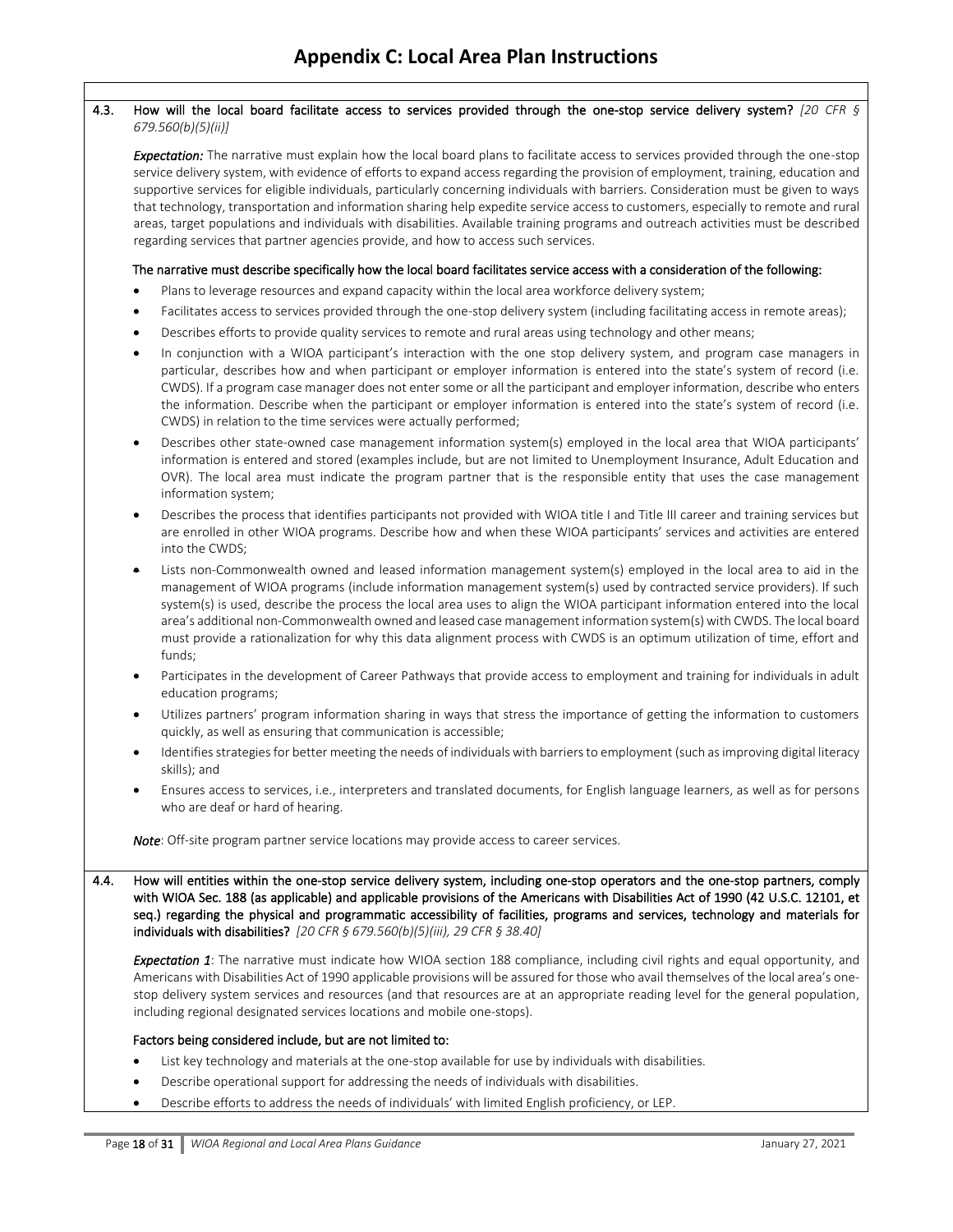- If applicable, describe program partner and stakeholder actions related to this prompt.
- Describe local area staff trainings related to the subject matter (e.g. civil rights, equal opportunity, LEP, physical and programmatic accessibility, disability etiquette and sensitivity training) in this section and indicate when the trainings occurred.
- List the one-stop program partners participating in local staff training indicative of the subject matter noted in this section.
- Describe L&I's Office of Equal Opportunity annual compliance reviews and any technical assistance provided on affirmative outreach.

*Expectation* 2: The narrative must indicate compliance with affirmative outreach, which requires recipients to make reasonable efforts to include various groups including different sexes' racial and ethnic/national origin groups, religions and individuals with limited English proficiency, disabilities and ages whether or not there is a specific funding stream.

#### Factors being considered include, but are not limited to:

- Describe outreach efforts such as: targeted media advertising (e.g., radio, newspaper, social media), sending notices about program openings and activities to schools, community groups and other special-interest groups that serve the targeted populations.
- Since affirmative outreach includes training programs, outreach efforts and other positive steps, describe consultation with groups serving the targeted populations about efforts to improve outreach, training and services to targeted populations, and detail input from these types of training, education and services needed from organizations representing these groups, or programs, that interact with target populations.
- 4.5. Describe how the local board will ensure the continuous improvement of eligible providers through the system and that such providers will meet the employment needs of local area employers, workers and job seekers. *[20 CFR § 679.560(b)(5)(i)]*

*Expectation:* Narrative must describe how the local board determines the variety, quantity and quality of workforce services (i.e. employment, education and training activities), the service providers and the activities that support this endeavor.

#### Factors being considered include, but are not limited to:

- Explaining the local board's periodic process that may employ regional and local area labor market information, High Priority Occupation list, as well as stakeholder input to help inform and meet workforce activity goals and objectives;
- Describing how the board projects the needs of employers, workers and jobseekers, including consideration of pipeline needs;
- Describing the local board's outreach plan designed to better understand employers and their needs as well as service providers (e.g., employment, training and education);
- Describing how the local board will ensure sufficient numbers of quality eligible providers that meet the needs of employers and individuals;
- Briefly explaining how the local board employs the procurement process cycle to support continuous improvement;
- Describing the local board's oversight roles assigned to the board and how it is implemented throughout the workforce service delivery system to support continuous improvement;
- Describing the local board's assessment and monitoring process of the service providers; include the review of training provider's performance data as well as qualitative information;
- Describing the local board's review, tabulation and consideration of customer satisfaction surveys; and
- Describing the local board's application of L&I's Eligible Training Provider policy; include strategies to grow in number and improve the overall quality of eligible training provider participation in the statewide eligible training provider list.
- 4.6. Provide a description and assessment of the type and availability of adult and dislocated worker employment and training activities in the local area. *[20 CFR § 679.560(b)(6]*

*Expectation:* Narrative must describe all WIOA title I adult, or A, and dislocated worker, or DW, employment and training activities in the local area, including those involving basic literacy skills, and how activities are assessed. Additionally, the narrative must reflect how the local board selects and determines availability of A and DW activities for the benefit of participants, including individuals with barriers to employment.

#### Factors being considered include, but are not limited to:

• Describe how the local board identifies and then determines the types of A and DW employment and training activities that will be needed in the future;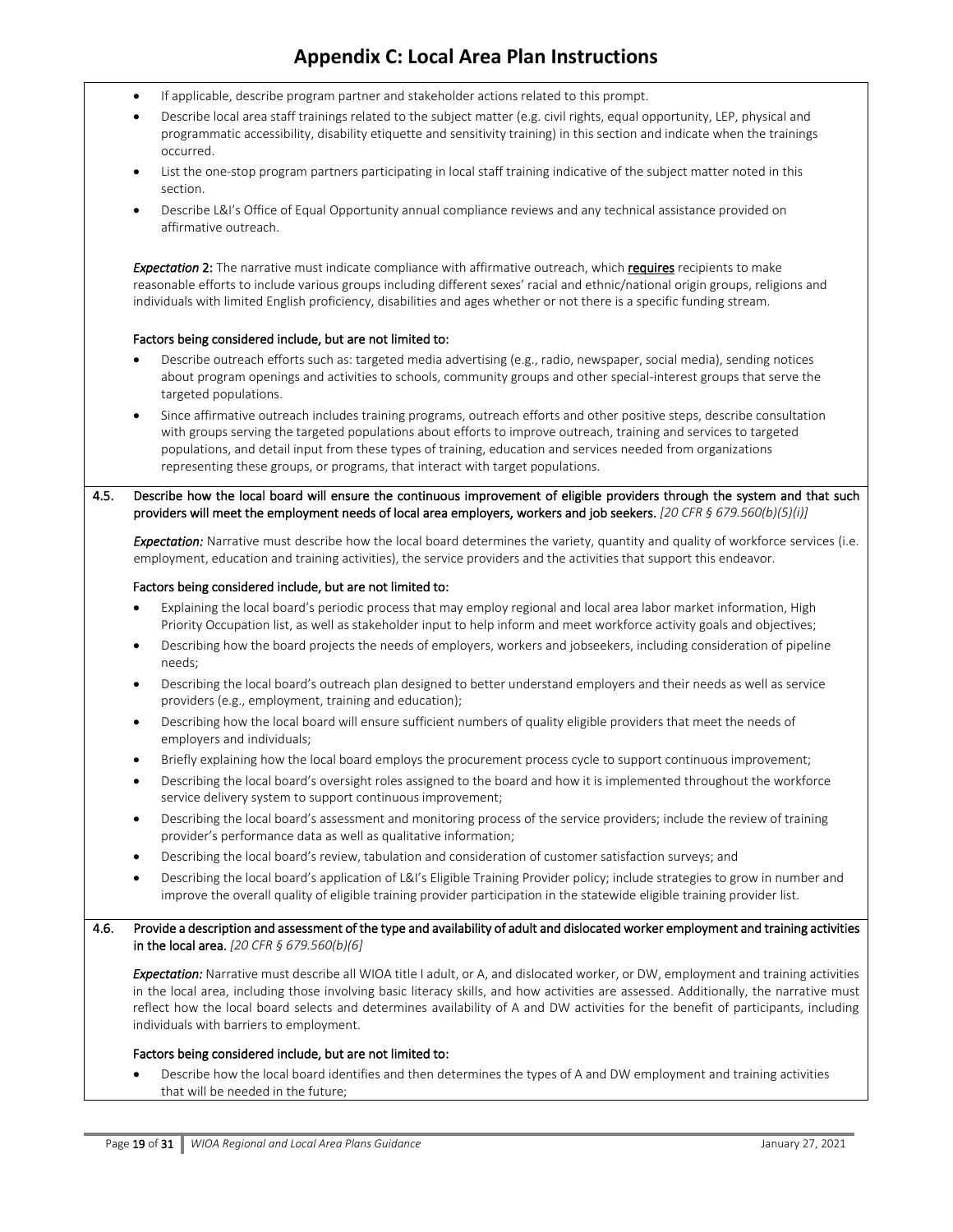|      | $\bullet$                                  |                                                                                                                                                                                                                                                                                                                                                                                                                                     | Identify the local board's key assessment criteria and processes used to select A and DW employment and training<br>activities (include key procurement steps that lead toward a complete assessment of the activities);                                                                                |  |  |
|------|--------------------------------------------|-------------------------------------------------------------------------------------------------------------------------------------------------------------------------------------------------------------------------------------------------------------------------------------------------------------------------------------------------------------------------------------------------------------------------------------|---------------------------------------------------------------------------------------------------------------------------------------------------------------------------------------------------------------------------------------------------------------------------------------------------------|--|--|
|      | ٠                                          |                                                                                                                                                                                                                                                                                                                                                                                                                                     | Explain the local board's consideration of future revisions and adoption of A and DW activity assessment criteria and                                                                                                                                                                                   |  |  |
|      | $\bullet$                                  | processes;                                                                                                                                                                                                                                                                                                                                                                                                                          | Articulate the board's effort to attract a greater quantity of Title I A and DW training providers including online providers;                                                                                                                                                                          |  |  |
|      | $\bullet$                                  |                                                                                                                                                                                                                                                                                                                                                                                                                                     | Identify key employment and training activity discrepancies (if any) and solutions the board is considering and planning to                                                                                                                                                                             |  |  |
|      |                                            | implement;                                                                                                                                                                                                                                                                                                                                                                                                                          |                                                                                                                                                                                                                                                                                                         |  |  |
|      | ٠                                          | activities;                                                                                                                                                                                                                                                                                                                                                                                                                         | Explain how the local board determines the quantity and quality of available A and DW employment and training                                                                                                                                                                                           |  |  |
|      | ٠                                          |                                                                                                                                                                                                                                                                                                                                                                                                                                     | Explain the local board's WIOA Title I Priority of Service policy in brief terms (do not attach the policy). Explain how the<br>board is continuing to review local area labor force data to support local area discretionary priority groups;                                                          |  |  |
|      | $\bullet$                                  |                                                                                                                                                                                                                                                                                                                                                                                                                                     | Articulate the new emphasis WIOA has placed on the need to provide services to older youth and how the local board has<br>responded to this requirement;                                                                                                                                                |  |  |
|      | $\bullet$                                  |                                                                                                                                                                                                                                                                                                                                                                                                                                     | If used, explain the process implemented to transfer program funds between A and DW programs (as needed) to help<br>ensure sufficient training opportunities for eligible participants; and                                                                                                             |  |  |
|      | $\bullet$                                  |                                                                                                                                                                                                                                                                                                                                                                                                                                     | Describe the board's operational position and current actions relative to the development and promotion of Career<br>Pathways, co-enrollment of participants across multiple WIOA programs, and work-based training activities such as<br>apprenticeships and OJT.                                      |  |  |
| 4.7. |                                            |                                                                                                                                                                                                                                                                                                                                                                                                                                     | How will training services be provided using individual training accounts, or ITAs, fund programs of study, or through the use of<br>contracts for training services fund work-based trainings. [20 CFR 679.560(b)(18)]                                                                                 |  |  |
|      |                                            |                                                                                                                                                                                                                                                                                                                                                                                                                                     | Expectation: Narrative must include how ITAs and contracts, as outlined in WIOA Sec. 134, will be used in a coordinated manner<br>to provide such services in the local area.                                                                                                                           |  |  |
|      |                                            |                                                                                                                                                                                                                                                                                                                                                                                                                                     | Factors being considered include, but are not limited to:                                                                                                                                                                                                                                               |  |  |
|      | ٠                                          |                                                                                                                                                                                                                                                                                                                                                                                                                                     | Describe the ITA cap for the local area, as well as the methodology used by the local board to determine the cap;                                                                                                                                                                                       |  |  |
|      | $\bullet$                                  |                                                                                                                                                                                                                                                                                                                                                                                                                                     | Describe how the local board will determine the circumstances in which contracts will be used instead of ITAs; and                                                                                                                                                                                      |  |  |
|      | $\bullet$                                  |                                                                                                                                                                                                                                                                                                                                                                                                                                     | Describe how the local board will ensure informed customer choice in the selection of training programs regardless of<br>how the training services are to be provided.                                                                                                                                  |  |  |
|      |                                            |                                                                                                                                                                                                                                                                                                                                                                                                                                     | Note: Narrative may contain how local areas select an ITA assessment that are valid and appropriate for the target population and<br>must provide reasonable accommodation in the assessment process, if necessary, for individuals with disabilities.                                                  |  |  |
| 4.8. |                                            |                                                                                                                                                                                                                                                                                                                                                                                                                                     | Provide a description and assessment of the type and availability of youth workforce investment activities in the local area. [20<br>CFR § 679.560(b)(8)]                                                                                                                                               |  |  |
|      |                                            | Expectation 1: Narrative must describe established priorities of the local board that allow for the service of as many eligible youth<br>as possible, especially out-of-school youth (OSY), older youth and young people who are most at risk of not acquiring the necessary<br>skills and abilities to attain meaningful employment, including individuals with a disability. Successful models of activities must be<br>included. |                                                                                                                                                                                                                                                                                                         |  |  |
|      | $\bullet$                                  |                                                                                                                                                                                                                                                                                                                                                                                                                                     | Factors being considered include, but are not limited to:<br>Describe the make-up of the local board's Youth Standing Committee and its role in youth program design, including                                                                                                                         |  |  |
|      |                                            |                                                                                                                                                                                                                                                                                                                                                                                                                                     | making the 14 Program Elements available to participants;                                                                                                                                                                                                                                               |  |  |
|      | $\bullet$                                  |                                                                                                                                                                                                                                                                                                                                                                                                                                     | Describe how to prioritize recruitment and services to OSY (WIOA 75 percent expenditure requirement);                                                                                                                                                                                                   |  |  |
|      | $\bullet$<br>$\bullet$                     |                                                                                                                                                                                                                                                                                                                                                                                                                                     | Describe how to increase work experience opportunities for youth (WIOA 20 percent expenditure requirement);<br>Describe how to develop strong Career Pathways;                                                                                                                                          |  |  |
|      | $\bullet$                                  |                                                                                                                                                                                                                                                                                                                                                                                                                                     | Describe how to increase the co-enrollment of youth into partner programming in alignment with the participant's                                                                                                                                                                                        |  |  |
|      | individual service strategy and goals; and |                                                                                                                                                                                                                                                                                                                                                                                                                                     |                                                                                                                                                                                                                                                                                                         |  |  |
|      | $\bullet$                                  | youth.                                                                                                                                                                                                                                                                                                                                                                                                                              | Describe how to leverage TANF Youth Development funding (YDF) to offer workforce activities to even more local area                                                                                                                                                                                     |  |  |
|      |                                            | $\circ$                                                                                                                                                                                                                                                                                                                                                                                                                             | Indicate which of the 14 WIOA Youth Program Elements will be provided, the local provider organization providing<br>the programming, activity time (i.e. year-round or summer only) and the goals for the total number/percentage of<br>TANF youth anticipated to receive a WIOA Youth Program Element; |  |  |
|      |                                            | $\circ$                                                                                                                                                                                                                                                                                                                                                                                                                             | Describe who is responsible for TANF Youth Development program participants, methods used for recruitment,<br>and collaboration with local County Assistance Office(s), or CAOs, the Department of Human Services'                                                                                      |  |  |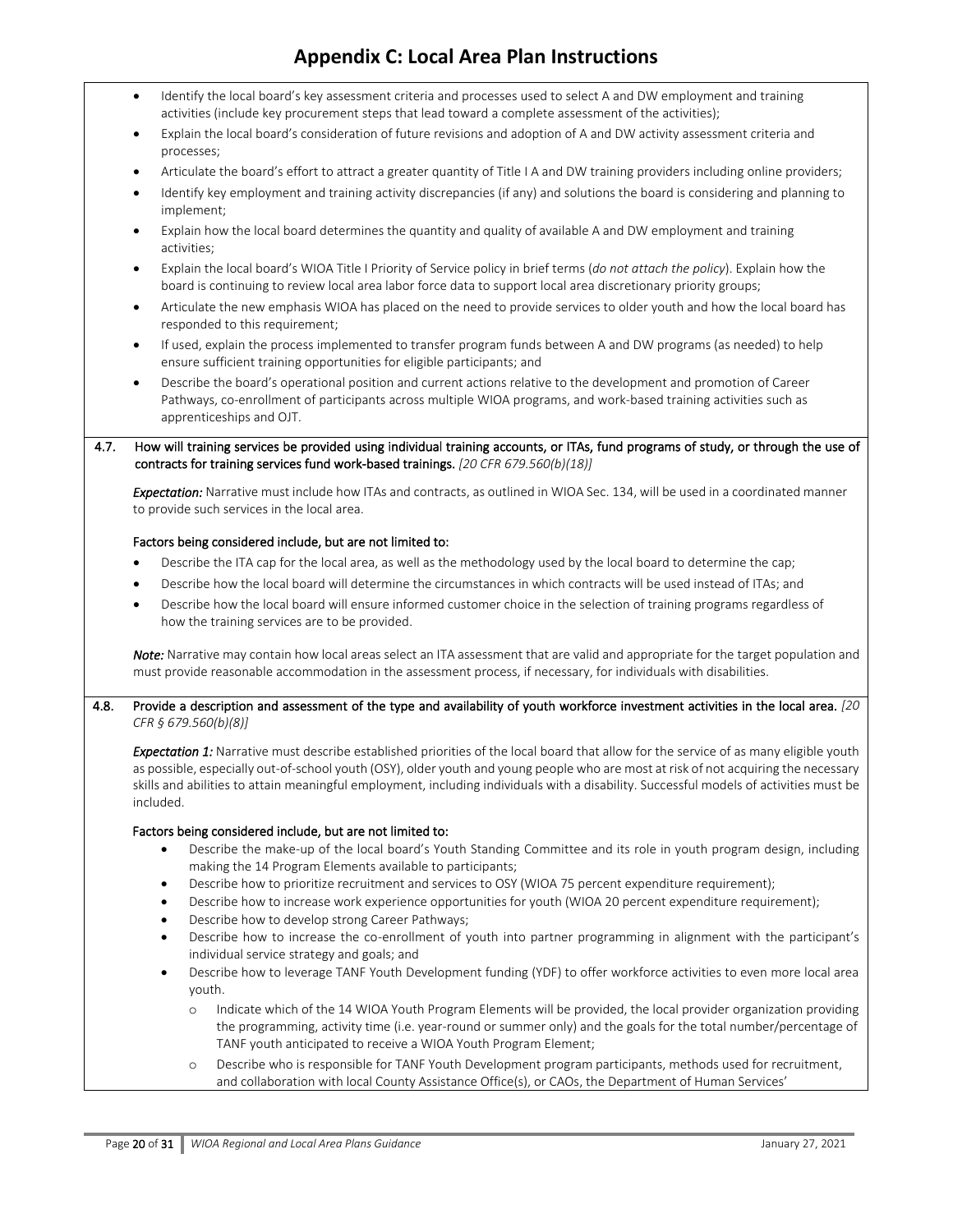|       |         | Employment and Training providers, PA CareerLink®, and other WIOA funded programs. Explain any agreements<br>regarding or referral of youth to be served with WIOA funds;                                                                                                                                                                                                                                                                                                       |
|-------|---------|---------------------------------------------------------------------------------------------------------------------------------------------------------------------------------------------------------------------------------------------------------------------------------------------------------------------------------------------------------------------------------------------------------------------------------------------------------------------------------|
|       | $\circ$ | Describe how work experiences, enhanced by high-quality academic and workforce development programming,                                                                                                                                                                                                                                                                                                                                                                         |
|       |         | will be prioritized for TANF youth;                                                                                                                                                                                                                                                                                                                                                                                                                                             |
|       | $\circ$ | Describe in detail any job placement where the LWDB plans to increase the hourly wage (the Department strongly                                                                                                                                                                                                                                                                                                                                                                  |
|       |         | encourages a minimum of 10.35 p/hr) that it has typically previously offered participants for work experiences;                                                                                                                                                                                                                                                                                                                                                                 |
|       | $\circ$ | Describe who is responsible for recruiting employers/organizations for work experiences, building and maintaining<br>these connections and what methods are used for recruitment;                                                                                                                                                                                                                                                                                               |
|       | $\circ$ | If applicable, identify the prospective businesses, as well as any community, education and workplace partners,<br>that will support TANF Youth programming. Briefly describe any expected monetary and/or non-monetary<br>contributions to the local board's youth project(s);                                                                                                                                                                                                 |
|       | $\circ$ | If the local board plans to use a portion of TANF funding to offer incentives to TANF youth, describe in detail the<br>type of incentive offered. Outline how the local board will clearly explain and make this incentive opportunity<br>available to TANF-eligible youth. Explain how to accurately measure achievement of the established incentive<br>requirements to ensure fair and equitable disbursement of any incentive awards to TANF youth program<br>participants; |
|       |         | Note: The local board ability to offer TANF incentives is contingent upon the Department of Labor & Industry's<br>review and approval of the local board's revised Incentive Policy, in alignment with 2 CFR 200 of WIOA and<br>USDOL's TEGL No. 21-16.                                                                                                                                                                                                                         |
|       | $\circ$ | Provide the name, phone number and email address of the LWDB staff member responsible for implementation,<br>tracking and reporting TANF YDF activities and expenditures;                                                                                                                                                                                                                                                                                                       |
|       | $\circ$ | Provide the following contact information for <b>each</b> TANF Youth Development Program-Youth Provider Sites in the<br>LWDA: (1) Name, email and phone number of the Designated TANF Provider Contact Person(s) and (2) Name and<br>Address of Provider's Office Location/Worksite;                                                                                                                                                                                            |
|       | $\circ$ | Provide the name, phone number and email address of the LWDB staff member responsible for the compilation<br>and submission of the DHS Qualification Spreadsheet on DocuShare; and                                                                                                                                                                                                                                                                                              |
|       | $\circ$ | Describe how the LWDB monitors local providers and who is responsible for the monitoring.                                                                                                                                                                                                                                                                                                                                                                                       |
|       |         | Expectation 2: Local boards must outline and define WIOA youth eligibility documentation requirements, including the "requires<br>additional assistance to complete an education program or to secure and hold employment" criteria.                                                                                                                                                                                                                                            |
|       |         | Expectation 3: Narrative must include a description of WIOA title IV Pre-Employment Transition Services provided to potentially<br>eligible and eligible in-school youth with disabilities.                                                                                                                                                                                                                                                                                     |
|       |         | Expectation 4: Narrative must include local board strategies and collaborative actions with stakeholders to expose more youth<br>support to YouthBuild, Job Corps and AmeriCorps programs and opportunities (if applicable). Data measuring the number of<br>youth, and specifically opportunity youth, enrolled in these programs must be provided to support the narrative, as appropriate.                                                                                   |
|       |         | Note 1: Additionally, if the local area is designated as part of a Planning Region the local board, in concert with the other local<br>boards comprising the Planning Region, may articulate regional level strategies and activities within the regional plan (see Appendix<br>B: Regional Plan Instructions, prompt 1.4).                                                                                                                                                     |
|       |         | Note 2: Categories of 'additional assistance' are required to be defined and developed for both in-school youth, or ISY and out-<br>of-school youth, or OSY. However, the 5 percent limitation for the use of this 'additional assistance' barrier category only<br>applies to ISY. [WIOA (Department of Labor Only) Final Rule sections 681.300 and 681.310].                                                                                                                  |
| 4.9.  |         | How will the local board coordinate workforce investment activities and ensure they are carried out in the local area with statewide<br>rapid response? $[20 \text{ CFR } \frac{6}{9} \frac{679.560(b)}{7}]$                                                                                                                                                                                                                                                                    |
|       |         | Expectation: Narrative must describe the strategy and role of the local area and regional (if applicable) business service teams with<br>the Rapid Response services. In addition, describe how the board is using the Rapid Response Guidance and Rapid Response and<br>Trade Guidance released early 2017 to guide partners when providing rapid response services.                                                                                                           |
|       |         | Note: Local boards should consider libraries as a possible place for Rapid Response teams to assemble, given their Wi-Fi,<br>technology, and role in communities.                                                                                                                                                                                                                                                                                                               |
| 4.10. |         | How will the local board coordinate relevant secondary and postsecondary education programs and activities with workforce<br>investment activities to support strategies, enhance services and avoid duplication of service(s). [20 CFR § 679.560(b)(9)]                                                                                                                                                                                                                        |
|       |         | Factors being considered include, but are not limited to:                                                                                                                                                                                                                                                                                                                                                                                                                       |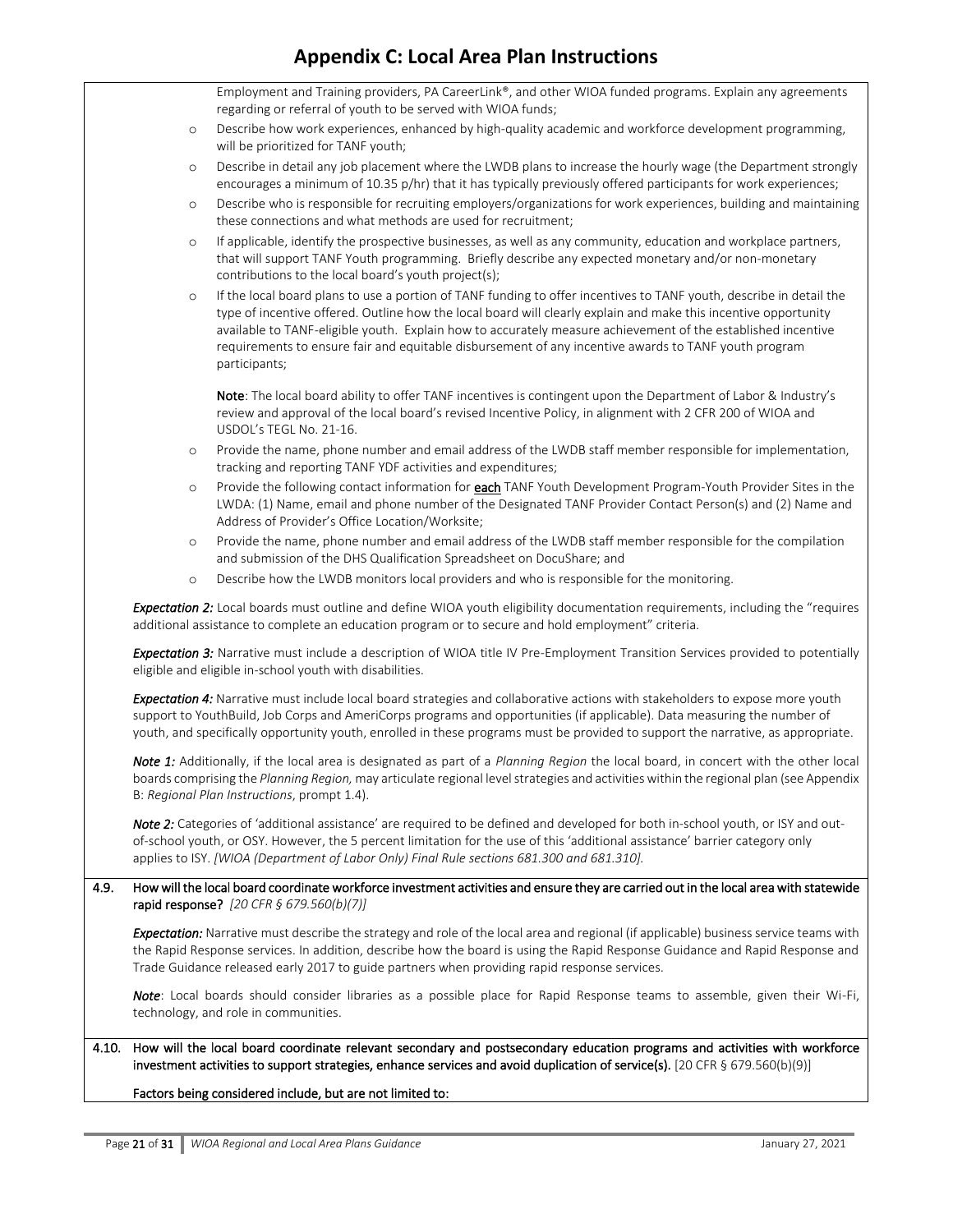|       | Local board strategies to coordinate and enhance workforce services regarding secondary and post-secondary education.<br>$\bullet$<br>The description needs to include methods involved to avoid duplication of services;                                                                                                                                                                                                                                                                                                                                                                                                                                                                                   |  |  |  |  |
|-------|-------------------------------------------------------------------------------------------------------------------------------------------------------------------------------------------------------------------------------------------------------------------------------------------------------------------------------------------------------------------------------------------------------------------------------------------------------------------------------------------------------------------------------------------------------------------------------------------------------------------------------------------------------------------------------------------------------------|--|--|--|--|
|       | Accessibility improvement of post-secondary programs and expanding access to appropriate technology in career and<br>٠<br>technical education programs, especially to online training programs that may help to eliminate skill gaps;                                                                                                                                                                                                                                                                                                                                                                                                                                                                       |  |  |  |  |
|       | Local board actions related to Perkins Act Section 134 biennial "CTE comprehensive needs assessment"; include the local<br>$\bullet$<br>board's role with secondary, adult and postsecondary Perkins V recipients;                                                                                                                                                                                                                                                                                                                                                                                                                                                                                          |  |  |  |  |
|       | Relevant education programs that include adult education, community colleges, community education councils, private<br>$\bullet$<br>licensed schools; and                                                                                                                                                                                                                                                                                                                                                                                                                                                                                                                                                   |  |  |  |  |
|       | Basic skills training.<br>$\bullet$                                                                                                                                                                                                                                                                                                                                                                                                                                                                                                                                                                                                                                                                         |  |  |  |  |
| 4.11. | Describe the plans, assurances and strategies for maximizing coordination, improving service delivery and avoiding duplication of<br>Wagner-Peyser Act (29 U.S.C. 49 et seq.) services and other services provided through the one-stop service delivery system. [20<br>CFR § 679.560(b)(11)]                                                                                                                                                                                                                                                                                                                                                                                                               |  |  |  |  |
|       | Expectation: The narrative must describe strategies to implement the one-stop system operational goals and how these strategies<br>will maximize coordination among one-stop system partners. It must specifically describe how the required partners' activities and<br>services are improved and duplication is avoided, as well as how merit staff and contracted service providers are coordinated.<br>Additionally, the narrative must contain information surrounding the roles of the operator and site administrator(s) in coordinating<br>local area program providers' efforts and improvement of services.                                                                                       |  |  |  |  |
|       | Factors being considered include, but are not limited to:                                                                                                                                                                                                                                                                                                                                                                                                                                                                                                                                                                                                                                                   |  |  |  |  |
|       | How the roles and responsibilities among partner programs are coordinated to achieve optimum results and avoid<br>$\bullet$<br>duplication of services;                                                                                                                                                                                                                                                                                                                                                                                                                                                                                                                                                     |  |  |  |  |
|       | The efforts that are or will be implemented to improve program partner integration at PA CareerLink® centers;<br>$\bullet$                                                                                                                                                                                                                                                                                                                                                                                                                                                                                                                                                                                  |  |  |  |  |
|       | The one-stop delivery system's referral mechanism;<br>$\bullet$                                                                                                                                                                                                                                                                                                                                                                                                                                                                                                                                                                                                                                             |  |  |  |  |
|       | The established minimum requirements for a PA CareerLink® career services orientation, the method used for directing<br>$\bullet$<br>basic career services customer flow, use of a customizable initial intake form and a customizable template for developing<br>Individual Employment Plans to ensure consistency and support alignment of services across programs, thus reducing<br>duplicate data among partners; and                                                                                                                                                                                                                                                                                  |  |  |  |  |
|       | The program partner's staff development efforts designed to strengthen the professional skills of co-located partners'<br>staff in PA CareerLink® centers, such as cross-program staff training. As a partner, adult education may participate in<br>delivering training in professional skills.                                                                                                                                                                                                                                                                                                                                                                                                            |  |  |  |  |
| 4.12. | How will the local board coordinate WIOA title I workforce investment activities with adult education literacy activities under WIOA<br>Title II? [20 CFR § 679.560(b)(12)]                                                                                                                                                                                                                                                                                                                                                                                                                                                                                                                                 |  |  |  |  |
|       | Factors being considered include, but are not limited to:                                                                                                                                                                                                                                                                                                                                                                                                                                                                                                                                                                                                                                                   |  |  |  |  |
|       | Indicate if WIOA Title II adult education providers were involved in the development of the local area plan and the<br>providers' involvement with the topics presented in Appendix C, prompt 4.11;                                                                                                                                                                                                                                                                                                                                                                                                                                                                                                         |  |  |  |  |
|       | Describe how the local board will carry out the review of applications to provide adult education and literacy activities<br>٠<br>under WIOA Title II for the local area to determine whether such WIOA Title II applications are consistent with the local<br>area plan. The local board review must be consistent with WIOA Sections 107(d)(11)(A) and (B)(i) and WIOA Section 232<br>to ensure alignment with its local area plan and the coordinating of the activities described in the local area plan.<br>Applicants for WIOA Title II grants are required to demonstrate alignment of proposed activities with the local area plan<br>as one of the 13 required considerations under WIOA Title II; |  |  |  |  |
|       | Describe how the local board will ensure it will make recommendations, if appropriate, to PA Department of Education<br>$\bullet$<br>(PDE) to promote alignment with the local area plan; and                                                                                                                                                                                                                                                                                                                                                                                                                                                                                                               |  |  |  |  |
|       | Describe how the local board will coordinate WIOA Title I workforce activities with those Title II adult education and<br>$\bullet$<br>literacy activities designed to be associated with WIOA Title I (i.e. for when the individuals participating in title I activities<br>have basic education needs and when individuals in Title II programs have needs that may be address through Title I<br>services or other services through the one-stop centers).                                                                                                                                                                                                                                               |  |  |  |  |
|       | Note 1: Any WIOA Title II activities described must be allowable activities under Title II. These may include basic skills instruction<br>both at the one-stop center and in other locations around the local area; compliant administration of standardized basic skills<br>assessments; and workforce preparation activities for individuals receiving title II basic skills instruction.                                                                                                                                                                                                                                                                                                                 |  |  |  |  |
|       | Note 2: Guidance on the role the local board will play in their assistance with WIOA title II solicitation and procurement.                                                                                                                                                                                                                                                                                                                                                                                                                                                                                                                                                                                 |  |  |  |  |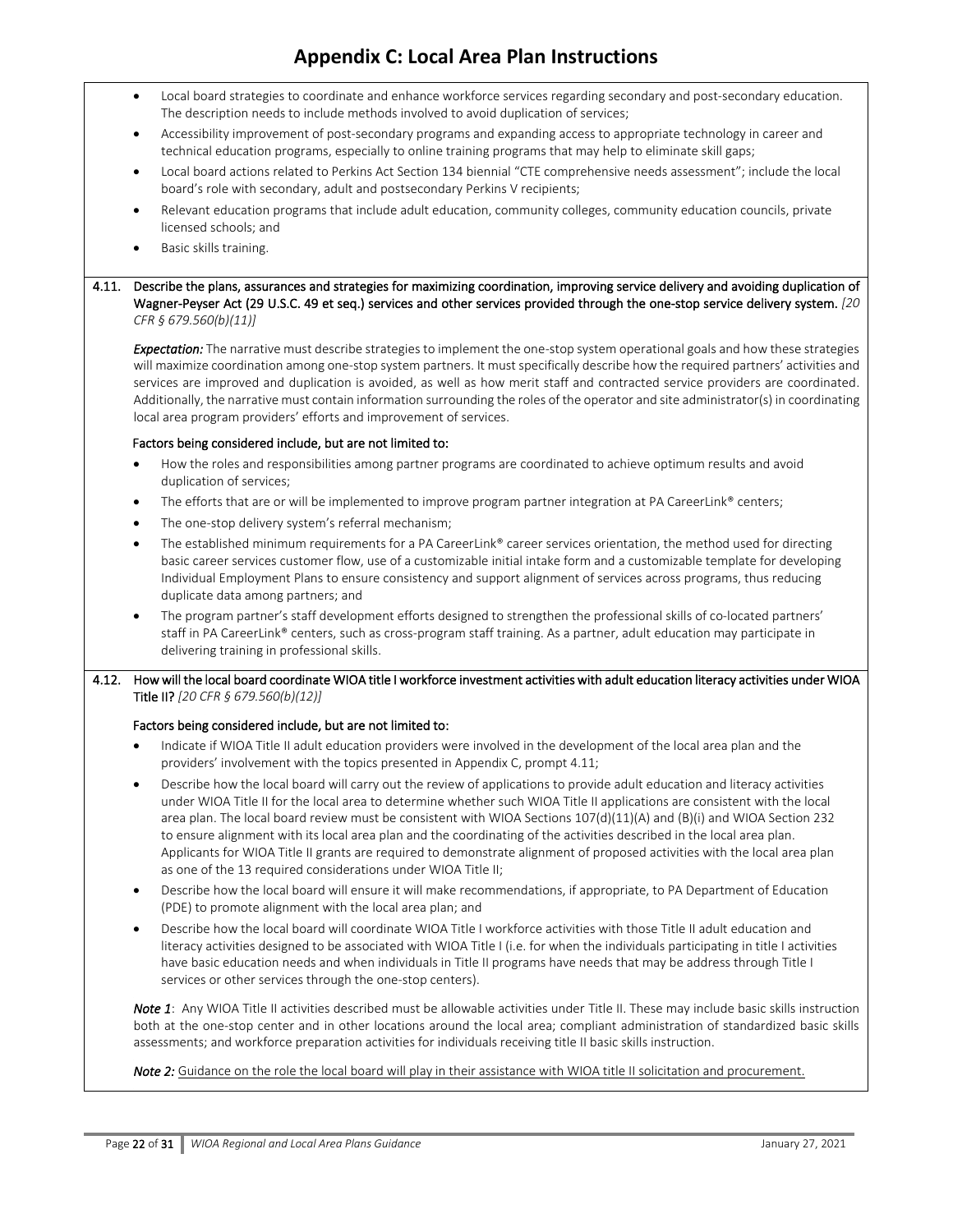Local boards are not directly involved in WIOA Title II solicitation and procurement; the title II competition is run solely by PDE, and all funding decisions are made solely by PDE. The local boards will review applications submitted to PDE for WIOA Title II funds for alignment with the goals and strategies of the local area plan, and then provide recommendations to PDE on ways to improve alignment, if applicable.

Federal regulations require PDE to establish the process by which the local boards will review the WIOA Title II applications for alignment with the local area plan and submit recommendations to PDE for improvement of alignment. PDE will receive the applications for Title II funds and then distribute applications to the appropriate LWDB for review. PDE will develop related review documents and rubrics and provide them to the local boards along with training on how to conduct the review and return the documents to PDE. All local boards must use the review documents and rubrics provided by PDE. Local boards have flexibility in determining which members of the local board participate in the review of applications. The review work may be led by local board staff but cannot be limited to local board staff. Board members connected to entities that submit applications for WIOA title II funds or that have other conflicts of interest cannot participate in the review.

#### 4.13. What services, activities and program resources will be provided to participants, including those outlined at WIOA Sec. 3(24), *Individuals with a Barrier to Employment*, in the local area?

*Expectation:* Narrative must list the services provided to participants beginning with universal services (e.g. Wagner-Peyser Act based Employment Services) and concluding with a description of how individuals with a barrier(s) to employment are uniquely served.

#### Factors being considered include, but are not limited to:

- Describe how the one-stop delivery system employs a methodical process to intake customers, establish participant status, determine needs of the participant and identify any barrier(s) to employment;
- Describe how the one-stop delivery system employs a methodical outreach process that presents the benefits of the workforce development system to individuals and groups. A description of outreach activities may include information sessions regarding services that partner agencies provide and how to access such services. These outreach efforts may include presentations on available services that target certain populations, specifically targeting individuals with barrier(s) to employment;
- Describe how the one-stop delivery system provides the appropriate services and resources equally to participants; and
- Describe services provided to individuals with disabilities eligible for services under WIOA Title IV.

#### 4.14. What services, activities and program resources will be provided to businesses and employers in the local area? *[20 CFR § 679.560(b)(3)]*

#### Factors being considered include, but are not limited to:

- Roles performed by the PA CareerLink® Business Services Team, or BST, within the scope of the region as a whole; describe the BST organizational structure and who manages the BST; describe coordination efforts amongst BST members as well as actions of the local board; and indicate the program providers that comprise the BST (e.g. Veteran program LVERs, OVR staff, Rapid Response staff);
- For program partners not specifically represented on the BST, describe how these partners are connected to employers (e.g. provision of adult basic education and workplace literacy information to employers);
- Describe regional coordination of messaging and engagement; which program providers are making employer visits and the collaboration that occurs during these visits; and the management of tracking business related services and associated data analysis for all program partners to share;
- What WIOA Title III (Wagner-Peyser Act) employer-based services, as well as other services and resources made available from partners are made available to business customers; describe how the activities and services are accessed by business and employers or their legal representatives; and offer insight into how workforce-oriented programs and services are being adopted by businesses and employers in the region;
- What WIOA Title IV (Rehabilitation Act of 1973) employer-based services are made available to business customers;
- Describe how businesses and employers engage with education; and
- If there are local board innovative practices such as the use of board staff and contracted entities providing business engagement activities and services, the narrative must detail the administrative and operational relationship between the BST and the local board business engagement efforts as well as demonstrating the reduction of duplicative services and activities.

#### 4.15. How will the local board coordinate WIOA Title I workforce investment activities with the provision of transportation and other appropriate supportive services in the local area? *[20 CFR § 679.560(b)(10)]*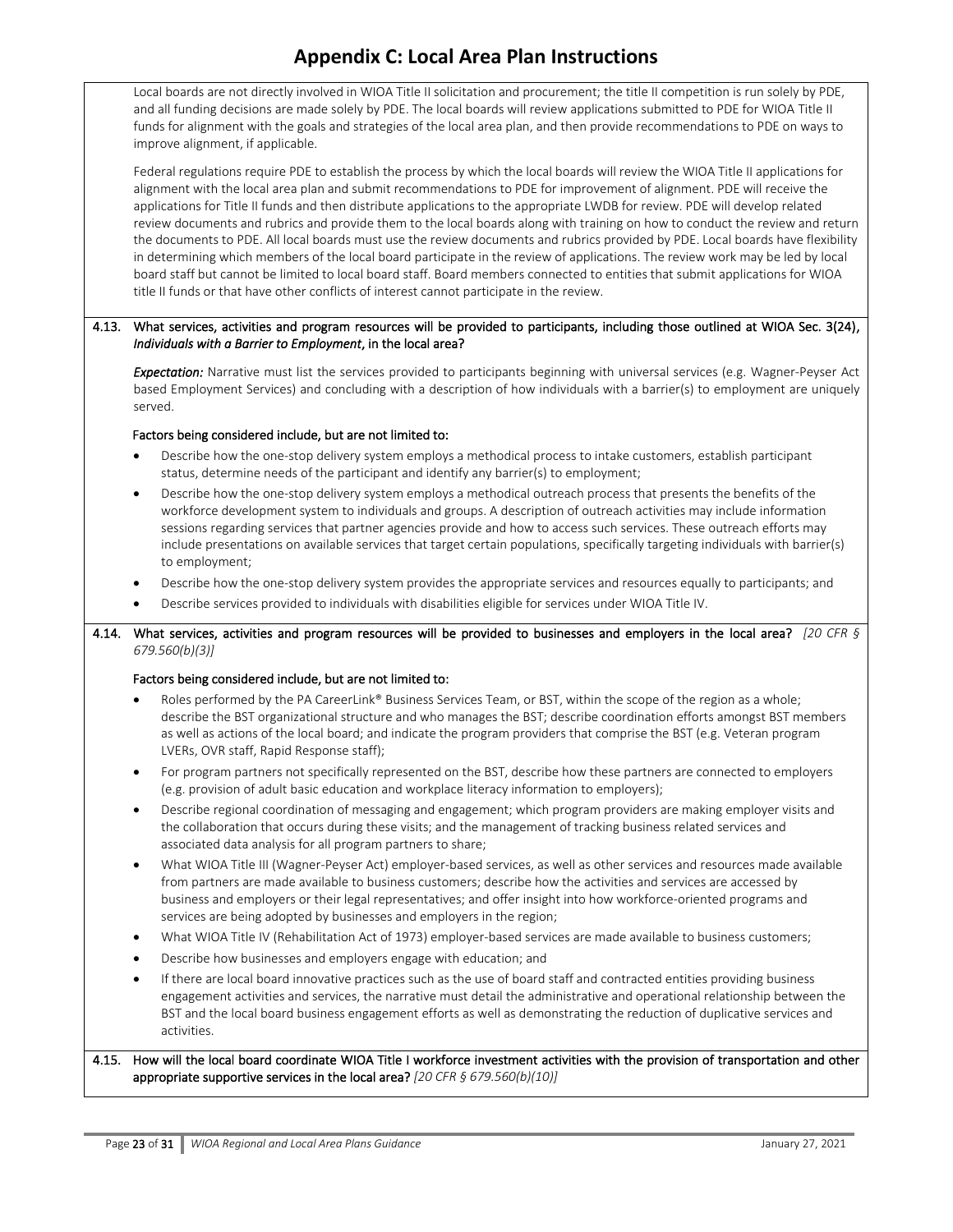- Identify supportive services and resources (e.g. transportation, public libraries, childcare, legal aid, housing, mental health, refugee and immigration services, vocational rehabilitation services, independent living services, community reentry programs); and
- Coordinate supportive services and resources to allow customers to participate.

| 5. COMPLIANCE                                                                                                                 |                                                                                                                                                                                                                                                                                                                                                                                                                                                                                                                                                                                                                                                                                                                                                                                                                                                                                                                                                             |  |  |  |  |
|-------------------------------------------------------------------------------------------------------------------------------|-------------------------------------------------------------------------------------------------------------------------------------------------------------------------------------------------------------------------------------------------------------------------------------------------------------------------------------------------------------------------------------------------------------------------------------------------------------------------------------------------------------------------------------------------------------------------------------------------------------------------------------------------------------------------------------------------------------------------------------------------------------------------------------------------------------------------------------------------------------------------------------------------------------------------------------------------------------|--|--|--|--|
| The prompts in this section are focused on the local area's compliance with federal, state and local government requirements. |                                                                                                                                                                                                                                                                                                                                                                                                                                                                                                                                                                                                                                                                                                                                                                                                                                                                                                                                                             |  |  |  |  |
| 5.1.                                                                                                                          | Describe the cooperative agreements that define how all local area service providers will carry out the requirements for integration<br>of and access to the entire set of services available in the local area one-stop delivery system. [20 CFR § 679.560(b)(13)]                                                                                                                                                                                                                                                                                                                                                                                                                                                                                                                                                                                                                                                                                         |  |  |  |  |
|                                                                                                                               | Expectation: Narrative must include cooperative agreements (as defined in WIOA sec. 107(d)(11)) between the LWDB or other<br>local area entities described in WIOA sec. 101(a)(11)(B) of the Rehabilitation Act of 1973 (29 U.S.C. 721(a)(11)(B)) and the local<br>office of a designated State agency or designated State unit administering programs carried out under Title I of the Rehabilitation<br>Act (29 U.S.C. 720 et seq.) (other than sec. 112 or part C of that title (29 U.S.C. 732, 741) and subject to sec. 121(f)) in accordance<br>with sec. 101(a)(11) of the Rehabilitation Act (29 U.S.C. 721(a)(11)) with respect to efforts that will enhance the provision of<br>services to individuals with disabilities and to other individuals, such as cross training of staff, technical assistance, use and sharing<br>of information, cooperative efforts with employers and other efforts at cooperation, collaboration and coordination. |  |  |  |  |
| 5.2.                                                                                                                          | What is the process the local board uses to ensure the collection of the debts of lower-tier sub-recipients, because of audits?                                                                                                                                                                                                                                                                                                                                                                                                                                                                                                                                                                                                                                                                                                                                                                                                                             |  |  |  |  |
|                                                                                                                               | Expectation: Narrative must describe the local board's debt-collection system and how grantees will utilize this system aggressively<br>to ensure the collection of debts established because of sub-recipient audits. The narrative must also include procedures the<br>grantee and fiscal agent will follow, once the amount of disallowed costs' final determination is made. Once the final determination<br>establishes the amount of disallowed costs, the grantee and fiscal agent must follow the procedures outlined herein to collect<br>these disallowed costs.                                                                                                                                                                                                                                                                                                                                                                                  |  |  |  |  |
| 5.3.                                                                                                                          | What action(s) is the local board taking (or will take) towards becoming or remaining a high-performing board? [20 CFR §                                                                                                                                                                                                                                                                                                                                                                                                                                                                                                                                                                                                                                                                                                                                                                                                                                    |  |  |  |  |
|                                                                                                                               | 679.560(b)(17)]                                                                                                                                                                                                                                                                                                                                                                                                                                                                                                                                                                                                                                                                                                                                                                                                                                                                                                                                             |  |  |  |  |
|                                                                                                                               | Expectation: Narrative must address the fact that the local board will implement the actions necessary to become or remain a<br>high-performing board once such guidance has been issued.                                                                                                                                                                                                                                                                                                                                                                                                                                                                                                                                                                                                                                                                                                                                                                   |  |  |  |  |
|                                                                                                                               | Factors being considered include, but are not limited to:                                                                                                                                                                                                                                                                                                                                                                                                                                                                                                                                                                                                                                                                                                                                                                                                                                                                                                   |  |  |  |  |
|                                                                                                                               | Attainment of the Governor's goals as described in PA's WIOA Combined State Plan;                                                                                                                                                                                                                                                                                                                                                                                                                                                                                                                                                                                                                                                                                                                                                                                                                                                                           |  |  |  |  |
|                                                                                                                               | Successfully performed by meeting the local area negotiated federal performance goals;                                                                                                                                                                                                                                                                                                                                                                                                                                                                                                                                                                                                                                                                                                                                                                                                                                                                      |  |  |  |  |
|                                                                                                                               | Sustained fiscal integrity throughout the local area and all interactions on a regional level (include employment of<br>$\bullet$<br>appropriate fiscal practices such as the adoption of internal controls and more robust procurement policies);                                                                                                                                                                                                                                                                                                                                                                                                                                                                                                                                                                                                                                                                                                          |  |  |  |  |
|                                                                                                                               | Attainment of successful monitoring reports and other evaluations by federal and state oversight staff;<br>$\bullet$                                                                                                                                                                                                                                                                                                                                                                                                                                                                                                                                                                                                                                                                                                                                                                                                                                        |  |  |  |  |
|                                                                                                                               | Creation and employment of workforce governance and service delivery 'best practices' that may be modeled;                                                                                                                                                                                                                                                                                                                                                                                                                                                                                                                                                                                                                                                                                                                                                                                                                                                  |  |  |  |  |
|                                                                                                                               | Adoption and use of new and improved methods to reach and serve individuals with barriers to employment;                                                                                                                                                                                                                                                                                                                                                                                                                                                                                                                                                                                                                                                                                                                                                                                                                                                    |  |  |  |  |
|                                                                                                                               | Adoption and use of new career and training services provided for the WIOA Title I programs;                                                                                                                                                                                                                                                                                                                                                                                                                                                                                                                                                                                                                                                                                                                                                                                                                                                                |  |  |  |  |
|                                                                                                                               | Attainment of Pennsylvania's training expenditure targets;                                                                                                                                                                                                                                                                                                                                                                                                                                                                                                                                                                                                                                                                                                                                                                                                                                                                                                  |  |  |  |  |
|                                                                                                                               | Successful regional coordinated employer engagement practices between local Business Service Team(s) and local<br>board(s) direct activities; and                                                                                                                                                                                                                                                                                                                                                                                                                                                                                                                                                                                                                                                                                                                                                                                                           |  |  |  |  |
|                                                                                                                               | Sector initiatives measured through the employment of qualitative and quantitative measurements.                                                                                                                                                                                                                                                                                                                                                                                                                                                                                                                                                                                                                                                                                                                                                                                                                                                            |  |  |  |  |
|                                                                                                                               | Note: Guidance pertaining to the actions a local board must take towards becoming or remaining a high-performing board are<br>currently being developed. L&I considers a high-performing local board as a board that ensures the yearly attainment of goals,<br>strategies and operational elements articulated in applicable law, regulation, contract(s) and agreement(s), PA's WIOA Combined<br>State Plan, Commonwealth policies, program grant and associated requirements and guidance are achieved; the board's varied<br>responsibilities including fiduciary and administrative are performed in a professional manner; its mission of being accountable to<br>the workforce area stakeholders is upheld; and abides by other factors as determined by the PA Workforce Development Board.                                                                                                                                                         |  |  |  |  |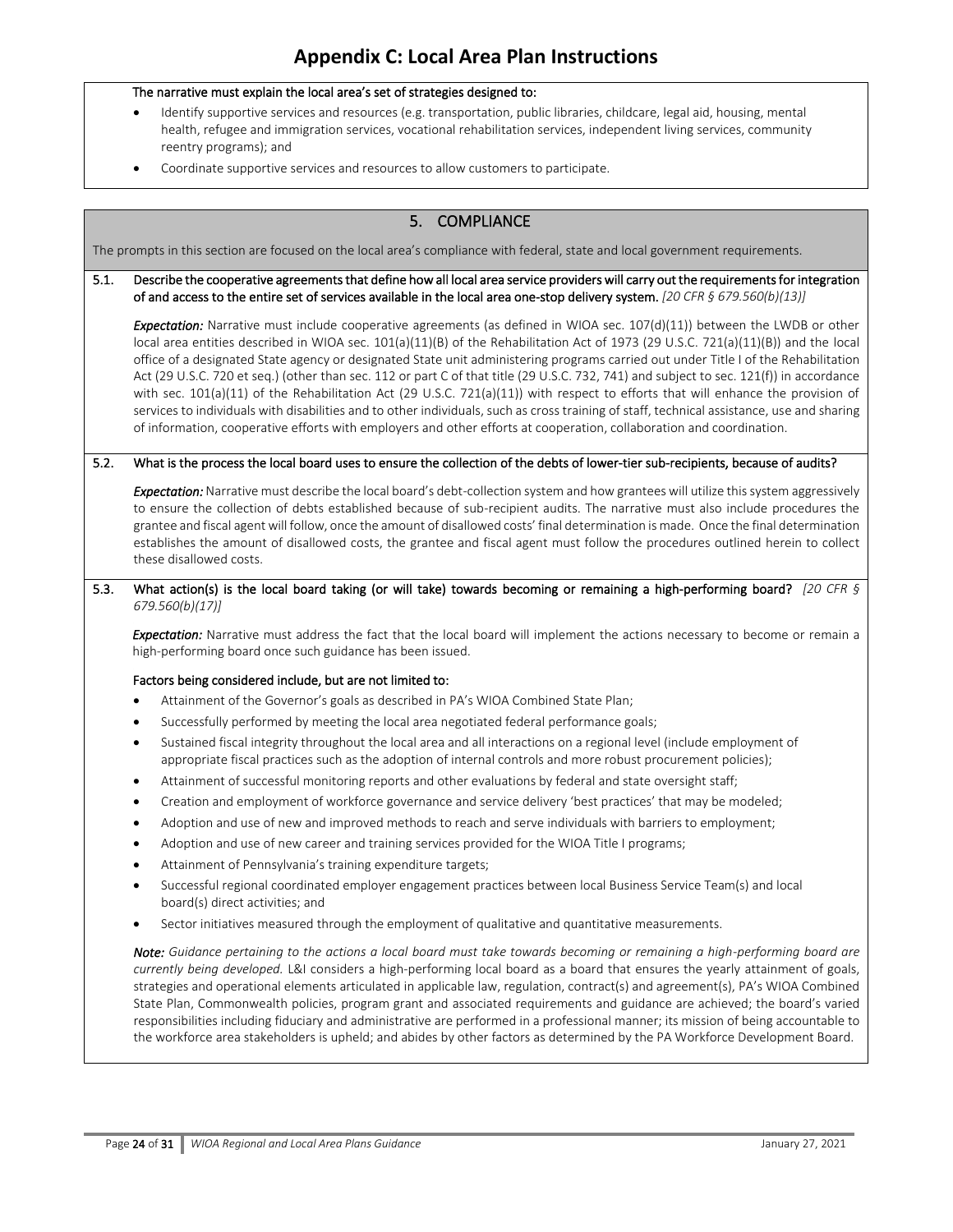5.4. What is the process the local board uses to provide an opportunity to have input into the development of the local area plan, particularly for representatives of business, education, labor organizations, program partners, public agencies and community stakeholders? *[20 CFR § 679.560(b)(19)]* 

*Expectation:* Narrative must describe the robust collaboration among the many stakeholders to inform the contents of the plan. While WIOA and its associated regulations pay particular attention to the representatives of business, education and labor organizations, the narrative must include a description of the multiplicity of stakeholders that make up the local workforce system.

5.5. What is the process the local board uses to provide a 30-day public comment period prior to plan submission? *[20 CFR § 679.560(b)(19)]*

*Expectation:* Narrative must include a description of the process used by the local board (or planning region) to ensure the public had 30 days to review and comment on the contents of the proposed local area plan prior to its submission to the Commonwealth.

*Note 1:* In accordance with this policy, planning regions are required to post the entire regional plan for public comment in each of the local areas that make up the planning region.

*Note 2:* Comments submitted during the public comment period must be submitted along with the plan. Additionally, any comments made by a local board as a result of such comments, must also be included.